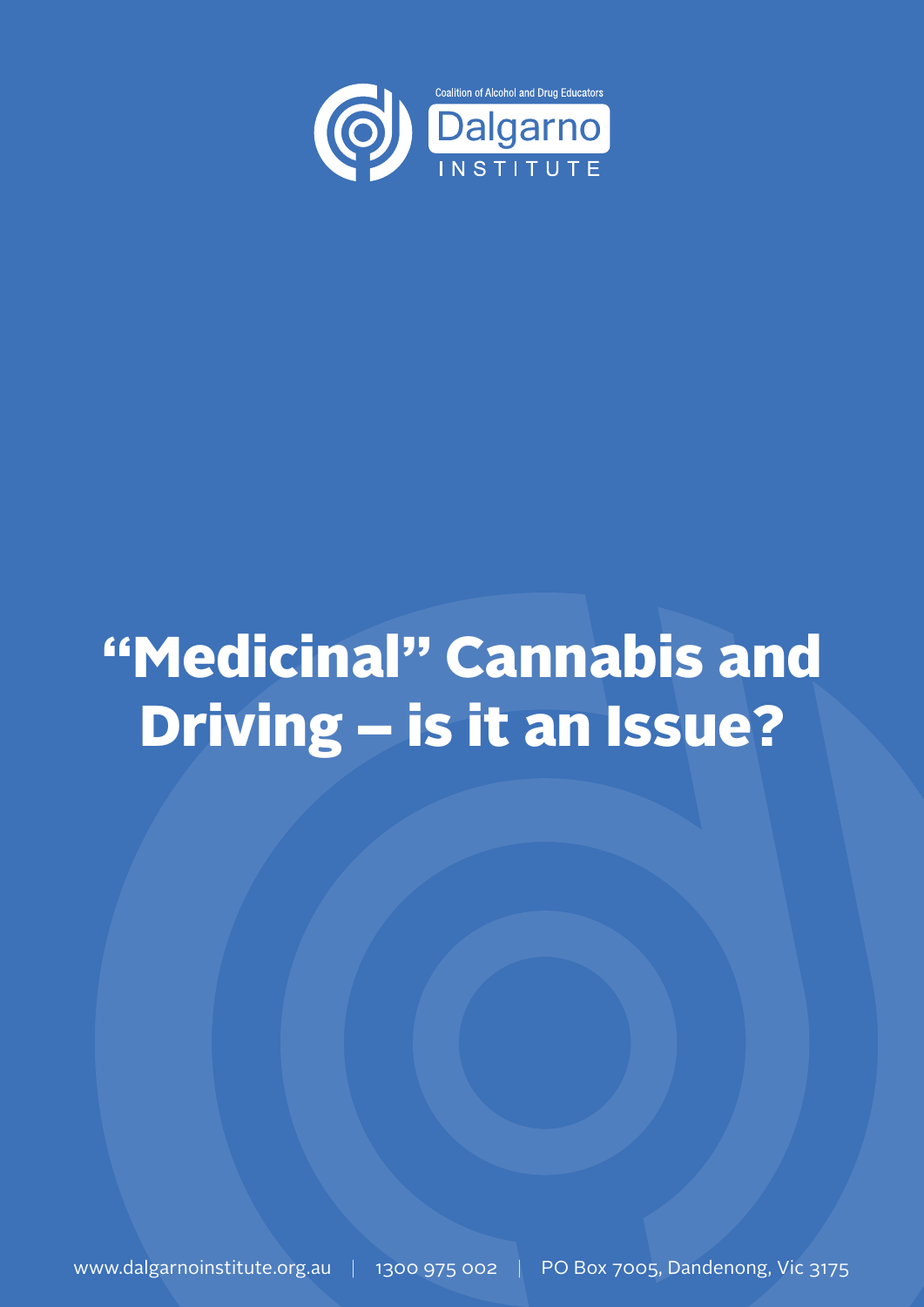## "Medicinal" Cannabis and Driving – is it an Issue?

**With several global jurisdictions legalizing cannabis for either 'medicinal' or recreational use, the issue of its influence on public safety, particularly in motor vehicle crashes and the subsequent injuries and deaths, a more robust understand of harms must be established.** 

The presence of THC, specifically Delta 9 Tetrahydrocannabinol (potentially other THC variations) as the psychotropic constituent of some cannabis-based medicines does interfere with driving competencies.

As we are aware, may properly vetted and approved prescribed pharmaceutical grade/ manufactured medicines of various origins can create impairment via drowsiness, and the slower reaction times this diminished state can bring. Consequently, these prescriptions come with clear warnings that driving whilst on this medicine is 'warned' against.

However, intoxication is a different state, and one that ensures, for example, that the intoxicated is prohibited from driving under current drink driving laws.

What is important to note is that whilst drowsiness can be one symptom of intoxication, it is not the only one. Intoxication brings another level of diminished capacity to the driver, and along with the idiosyncratic nature of intoxicants – not least THC – the potential for multi-level public harms is markedly increased.

One of the big 'pushes' from one sector is to have THC based 'medicinal' cannabis, as it is promoted, added to the list of medications and removed from the list of prohibited substances for driving. This lobby group site an 'unfairness' in the legislation that states their 'medicine' is treated differently from other prescriptions and those using such formulations are unfairly penalized.

Under the current Pharmaceutical Benefits Scheme, there are only two THC based preparations that are certified by the TGA as medicines, these are Sativex® and Marinol®. Other proposed formulations that have not been fully clinically double blind, placebo accounted for trailed, and have not been given that pharmaceutical status, and in scientific terms are not medicine.

However, now that the Australian Therapeutic Goods Administration (TGA) have allowed and now [actively promoting a 'new' category](https://www.youtube.com/watch?v=L3x4b7yCKZ8)  [for 'medicinal cannabis',](https://www.youtube.com/watch?v=L3x4b7yCKZ8) the number of THC contained 'medicines' are exponentially increased. Making the now Category  $4 \& 5$ (non-clinically trialled) products easier to access for 'prescribing' purposes.

The potential for abuse of this *[new](https://www.tga.gov.au/medicinal-cannabis-information-health-professionals)  [opportunity to access cannabis](https://www.tga.gov.au/medicinal-cannabis-information-health-professionals)* 'legally' has grown substantially, and to state the obvious, how will law enforcement know from which source the THC came? Supplementing and misuse of this substance will now be made easier, and the potential for intoxicated driving be given a free pass on the basis of 'it's my medicine' and exempted from penalty.

That very credible hypothetical aside, it is important for everyone's public safety, not least the THC user, that clear boundaries be set, and that *no driving be permitted at all* for a prolonged period of time for those using this psychotropic substance.

For example, if a base line is to be drawn to maximize safety at say 24 hours, then it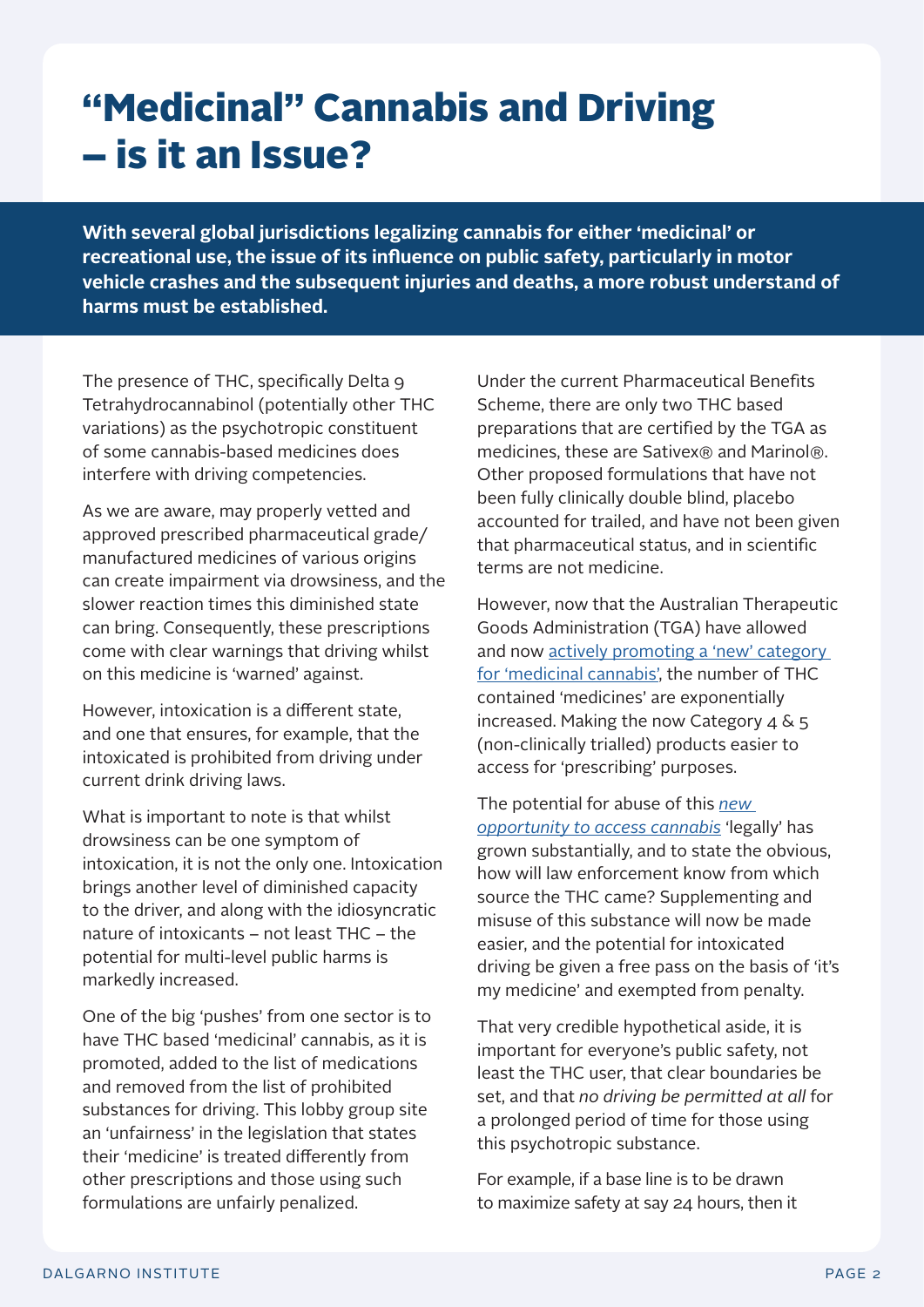would become clear that someone using this psychotropic substance daily, will not be permitted to drive with any degree of assured safety. Even if it is 12 hours, clear issues present. The following information and data makes clear that excising Cannabis use (THC) from the prohibition from driving a vehicle legislation would be a public safety mistake.

#### \*\*\*\*\*

The jurisdictions with the most experience of this issue are the ones with laws allowing either 'medicinal' or recreational use of cannabis – Two significant jurisdictions are the United States and Canada. There records and research will feature strongly in this work.

The following advice one such example from the **[Prevention Policy Alliance](https://preventionactionalliance.org/learn/about-marijuana/marijuana-fact-sheets/)** in Ohio, USA:

> *Marijuana use is not without risks and has potentially dangerous consequences - especially for drivers on the road. Since medical marijuana is now legal in Ohio, it's important to understand the risks of marijuana use and driving.*

*While we all know that impaired driving is problematic, driving while high on marijuana carries unique risks. According to the [National Highway Traffic Safety](https://r20.rs6.net/tn.jsp?f=001c5M-hCZ4_AGy66lq4s7ZrGgYXh_oKWRFYIGewgHYchM2FEFz6_ehR9ZSNOUZrGpAo3D8czQH_xeBT6cjqhrxJtfaTUXOYtUI_jYn92IoljC8snWRnwx7BozwCROXnUMD8Jlt-528o9LKjsFyBGQhq39S5VnfPliqYzCU2XxckLtH8qKWP2xUzR53ivHk1RwM4twt8mxR7hAhML5gng5CTMSG-slk-9VSV4SAZiegk4A=&c=T7lj-hrobvl3eFi16thn97VsuMpBajuz46jTb9bA19MNBcZOogX7yg==&ch=9o4rh_V3UfpEg34B1BjxnYLFNzkG9sClOSy2uDmbg7wXLcYkSytyIQ==)  [Administration,](https://r20.rs6.net/tn.jsp?f=001c5M-hCZ4_AGy66lq4s7ZrGgYXh_oKWRFYIGewgHYchM2FEFz6_ehR9ZSNOUZrGpAo3D8czQH_xeBT6cjqhrxJtfaTUXOYtUI_jYn92IoljC8snWRnwx7BozwCROXnUMD8Jlt-528o9LKjsFyBGQhq39S5VnfPliqYzCU2XxckLtH8qKWP2xUzR53ivHk1RwM4twt8mxR7hAhML5gng5CTMSG-slk-9VSV4SAZiegk4A=&c=T7lj-hrobvl3eFi16thn97VsuMpBajuz46jTb9bA19MNBcZOogX7yg==&ch=9o4rh_V3UfpEg34B1BjxnYLFNzkG9sClOSy2uDmbg7wXLcYkSytyIQ==) there has been a 48% increase in nighttime drivers who tested positive for THC - the chemical responsible for marijuana's psychological affects. [Marijuana can](https://r20.rs6.net/tn.jsp?f=001c5M-hCZ4_AGy66lq4s7ZrGgYXh_oKWRFYIGewgHYchM2FEFz6_ehR9ZSNOUZrGpAU4uCga36NGpBI8YBGiH1UlyHOr0jl0_foVNeJcCvtbA8WVdpjQ2FpM4qDtMiXkx32nt3cAigwngIlo2EdDS4ECSx-HazJ_NNIcLPc4bd3rwTPSvlZruvQxhnlfIMZbW2&c=T7lj-hrobvl3eFi16thn97VsuMpBajuz46jTb9bA19MNBcZOogX7yg==&ch=9o4rh_V3UfpEg34B1BjxnYLFNzkG9sClOSy2uDmbg7wXLcYkSytyIQ==)  [slow reaction time and the ability](https://r20.rs6.net/tn.jsp?f=001c5M-hCZ4_AGy66lq4s7ZrGgYXh_oKWRFYIGewgHYchM2FEFz6_ehR9ZSNOUZrGpAU4uCga36NGpBI8YBGiH1UlyHOr0jl0_foVNeJcCvtbA8WVdpjQ2FpM4qDtMiXkx32nt3cAigwngIlo2EdDS4ECSx-HazJ_NNIcLPc4bd3rwTPSvlZruvQxhnlfIMZbW2&c=T7lj-hrobvl3eFi16thn97VsuMpBajuz46jTb9bA19MNBcZOogX7yg==&ch=9o4rh_V3UfpEg34B1BjxnYLFNzkG9sClOSy2uDmbg7wXLcYkSytyIQ==)  [to make decisions.](https://r20.rs6.net/tn.jsp?f=001c5M-hCZ4_AGy66lq4s7ZrGgYXh_oKWRFYIGewgHYchM2FEFz6_ehR9ZSNOUZrGpAU4uCga36NGpBI8YBGiH1UlyHOr0jl0_foVNeJcCvtbA8WVdpjQ2FpM4qDtMiXkx32nt3cAigwngIlo2EdDS4ECSx-HazJ_NNIcLPc4bd3rwTPSvlZruvQxhnlfIMZbW2&c=T7lj-hrobvl3eFi16thn97VsuMpBajuz46jTb9bA19MNBcZOogX7yg==&ch=9o4rh_V3UfpEg34B1BjxnYLFNzkG9sClOSy2uDmbg7wXLcYkSytyIQ==) Driver's high on marijuana [hit more pedestrians,](https://r20.rs6.net/tn.jsp?f=001c5M-hCZ4_AGy66lq4s7ZrGgYXh_oKWRFYIGewgHYchM2FEFz6_ehR9ZSNOUZrGpAxRaUtQAge0YDiZroIo2qaoxT_d70xK5VBDFAouVbb_nquZi5gwLvOUxI90THQt02WpBThsFDSsGjGLjWx5QZqaK9QeBDQD_OEK6kpm3XyY0AfKNyJZ0pRbvlkl0Vv1Zgf_s3V-Pd_FA=&c=T7lj-hrobvl3eFi16thn97VsuMpBajuz46jTb9bA19MNBcZOogX7yg==&ch=9o4rh_V3UfpEg34B1BjxnYLFNzkG9sClOSy2uDmbg7wXLcYkSytyIQ==)  [exceed the speed limit more often,](https://r20.rs6.net/tn.jsp?f=001c5M-hCZ4_AGy66lq4s7ZrGgYXh_oKWRFYIGewgHYchM2FEFz6_ehR9ZSNOUZrGpAxRaUtQAge0YDiZroIo2qaoxT_d70xK5VBDFAouVbb_nquZi5gwLvOUxI90THQt02WpBThsFDSsGjGLjWx5QZqaK9QeBDQD_OEK6kpm3XyY0AfKNyJZ0pRbvlkl0Vv1Zgf_s3V-Pd_FA=&c=T7lj-hrobvl3eFi16thn97VsuMpBajuz46jTb9bA19MNBcZOogX7yg==&ch=9o4rh_V3UfpEg34B1BjxnYLFNzkG9sClOSy2uDmbg7wXLcYkSytyIQ==)  [make fewer stops at red lights and](https://r20.rs6.net/tn.jsp?f=001c5M-hCZ4_AGy66lq4s7ZrGgYXh_oKWRFYIGewgHYchM2FEFz6_ehR9ZSNOUZrGpAxRaUtQAge0YDiZroIo2qaoxT_d70xK5VBDFAouVbb_nquZi5gwLvOUxI90THQt02WpBThsFDSsGjGLjWx5QZqaK9QeBDQD_OEK6kpm3XyY0AfKNyJZ0pRbvlkl0Vv1Zgf_s3V-Pd_FA=&c=T7lj-hrobvl3eFi16thn97VsuMpBajuz46jTb9bA19MNBcZOogX7yg==&ch=9o4rh_V3UfpEg34B1BjxnYLFNzkG9sClOSy2uDmbg7wXLcYkSytyIQ==)  [make more center line crossings.](https://r20.rs6.net/tn.jsp?f=001c5M-hCZ4_AGy66lq4s7ZrGgYXh_oKWRFYIGewgHYchM2FEFz6_ehR9ZSNOUZrGpAxRaUtQAge0YDiZroIo2qaoxT_d70xK5VBDFAouVbb_nquZi5gwLvOUxI90THQt02WpBThsFDSsGjGLjWx5QZqaK9QeBDQD_OEK6kpm3XyY0AfKNyJZ0pRbvlkl0Vv1Zgf_s3V-Pd_FA=&c=T7lj-hrobvl3eFi16thn97VsuMpBajuz46jTb9bA19MNBcZOogX7yg==&ch=9o4rh_V3UfpEg34B1BjxnYLFNzkG9sClOSy2uDmbg7wXLcYkSytyIQ==)* 

*Drivers who consume both marijuana and alcohol and then drive experience* 

*impaired judgement that leads to some of the most dangerous driving on the road. According to the [Traffic](https://r20.rs6.net/tn.jsp?f=001c5M-hCZ4_AGy66lq4s7ZrGgYXh_oKWRFYIGewgHYchM2FEFz6_ehR9ZSNOUZrGpAJ2_i59yYiaMgJ0aHgkTd-wDaNpGkMibNPBpNU1VjblTTNZdKVTadmFKfcRkyIufThBK2k3eeydF2HAsVCK3N1XiP27OK1dmRKi-6QSHWynksoC253K1poq8iRsDrQZAZFUrqIJzFvLIDOUySjZ2MErNbAZ0ojPLbYcR7T-vxFk_3rmd8MmbOT6GbyjryCNB6nAMkquEOXVbTpZbKk5U0jvXDVdut_yXRnnWwMr1WMHI=&c=T7lj-hrobvl3eFi16thn97VsuMpBajuz46jTb9bA19MNBcZOogX7yg==&ch=9o4rh_V3UfpEg34B1BjxnYLFNzkG9sClOSy2uDmbg7wXLcYkSytyIQ==)  [Safety Culture Index](https://r20.rs6.net/tn.jsp?f=001c5M-hCZ4_AGy66lq4s7ZrGgYXh_oKWRFYIGewgHYchM2FEFz6_ehR9ZSNOUZrGpAJ2_i59yYiaMgJ0aHgkTd-wDaNpGkMibNPBpNU1VjblTTNZdKVTadmFKfcRkyIufThBK2k3eeydF2HAsVCK3N1XiP27OK1dmRKi-6QSHWynksoC253K1poq8iRsDrQZAZFUrqIJzFvLIDOUySjZ2MErNbAZ0ojPLbYcR7T-vxFk_3rmd8MmbOT6GbyjryCNB6nAMkquEOXVbTpZbKk5U0jvXDVdut_yXRnnWwMr1WMHI=&c=T7lj-hrobvl3eFi16thn97VsuMpBajuz46jTb9bA19MNBcZOogX7yg==&ch=9o4rh_V3UfpEg34B1BjxnYLFNzkG9sClOSy2uDmbg7wXLcYkSytyIQ==), drivers who use both marijuana and alcohol were significantly more prone to driving under the influence of alcohol. [They are more likely to speed, text,](https://r20.rs6.net/tn.jsp?f=001c5M-hCZ4_AGy66lq4s7ZrGgYXh_oKWRFYIGewgHYchM2FEFz6_ehR9ZSNOUZrGpA3uEya56AZm2LH-vmXDTse7zpq7uT2WH_b3-ITsLkYF43lUZ_XNiIu2jufruDpJYelD3UiGOX-p_mePXVDWylgwOMBAHx3BS61U_Tdo0tQ54=&c=T7lj-hrobvl3eFi16thn97VsuMpBajuz46jTb9bA19MNBcZOogX7yg==&ch=9o4rh_V3UfpEg34B1BjxnYLFNzkG9sClOSy2uDmbg7wXLcYkSytyIQ==)  [intentionally run red lights and drive](https://r20.rs6.net/tn.jsp?f=001c5M-hCZ4_AGy66lq4s7ZrGgYXh_oKWRFYIGewgHYchM2FEFz6_ehR9ZSNOUZrGpA3uEya56AZm2LH-vmXDTse7zpq7uT2WH_b3-ITsLkYF43lUZ_XNiIu2jufruDpJYelD3UiGOX-p_mePXVDWylgwOMBAHx3BS61U_Tdo0tQ54=&c=T7lj-hrobvl3eFi16thn97VsuMpBajuz46jTb9bA19MNBcZOogX7yg==&ch=9o4rh_V3UfpEg34B1BjxnYLFNzkG9sClOSy2uDmbg7wXLcYkSytyIQ==)  [aggressively.](https://r20.rs6.net/tn.jsp?f=001c5M-hCZ4_AGy66lq4s7ZrGgYXh_oKWRFYIGewgHYchM2FEFz6_ehR9ZSNOUZrGpA3uEya56AZm2LH-vmXDTse7zpq7uT2WH_b3-ITsLkYF43lUZ_XNiIu2jufruDpJYelD3UiGOX-p_mePXVDWylgwOMBAHx3BS61U_Tdo0tQ54=&c=T7lj-hrobvl3eFi16thn97VsuMpBajuz46jTb9bA19MNBcZOogX7yg==&ch=9o4rh_V3UfpEg34B1BjxnYLFNzkG9sClOSy2uDmbg7wXLcYkSytyIQ==)* 

*Prevention professionals understand that [legalization of substances lowers](https://r20.rs6.net/tn.jsp?f=001c5M-hCZ4_AGy66lq4s7ZrGgYXh_oKWRFYIGewgHYchM2FEFz6_ehR9ZSNOUZrGpAgWBWmg9sQq6xwe22svSbe-LZkgVtZetG_UauQh7Tq7ZY8vvg-beEBHR2N8udXqE2w9yFQby4aoV8bOwev5gpoERypYJnv3GoLKJ7BsWuRxQGnctdvqZmy067uz7zfjsSw21eNEIbdgHvtQ2oXBEWNw==&c=T7lj-hrobvl3eFi16thn97VsuMpBajuz46jTb9bA19MNBcZOogX7yg==&ch=9o4rh_V3UfpEg34B1BjxnYLFNzkG9sClOSy2uDmbg7wXLcYkSytyIQ==)  [an individual's perception of risk,](https://r20.rs6.net/tn.jsp?f=001c5M-hCZ4_AGy66lq4s7ZrGgYXh_oKWRFYIGewgHYchM2FEFz6_ehR9ZSNOUZrGpAgWBWmg9sQq6xwe22svSbe-LZkgVtZetG_UauQh7Tq7ZY8vvg-beEBHR2N8udXqE2w9yFQby4aoV8bOwev5gpoERypYJnv3GoLKJ7BsWuRxQGnctdvqZmy067uz7zfjsSw21eNEIbdgHvtQ2oXBEWNw==&c=T7lj-hrobvl3eFi16thn97VsuMpBajuz46jTb9bA19MNBcZOogX7yg==&ch=9o4rh_V3UfpEg34B1BjxnYLFNzkG9sClOSy2uDmbg7wXLcYkSytyIQ==)  [altering an individual's judgement](https://r20.rs6.net/tn.jsp?f=001c5M-hCZ4_AGy66lq4s7ZrGgYXh_oKWRFYIGewgHYchM2FEFz6_ehR9ZSNOUZrGpAgWBWmg9sQq6xwe22svSbe-LZkgVtZetG_UauQh7Tq7ZY8vvg-beEBHR2N8udXqE2w9yFQby4aoV8bOwev5gpoERypYJnv3GoLKJ7BsWuRxQGnctdvqZmy067uz7zfjsSw21eNEIbdgHvtQ2oXBEWNw==&c=T7lj-hrobvl3eFi16thn97VsuMpBajuz46jTb9bA19MNBcZOogX7yg==&ch=9o4rh_V3UfpEg34B1BjxnYLFNzkG9sClOSy2uDmbg7wXLcYkSytyIQ==)  [about the likelihood of negative](https://r20.rs6.net/tn.jsp?f=001c5M-hCZ4_AGy66lq4s7ZrGgYXh_oKWRFYIGewgHYchM2FEFz6_ehR9ZSNOUZrGpAgWBWmg9sQq6xwe22svSbe-LZkgVtZetG_UauQh7Tq7ZY8vvg-beEBHR2N8udXqE2w9yFQby4aoV8bOwev5gpoERypYJnv3GoLKJ7BsWuRxQGnctdvqZmy067uz7zfjsSw21eNEIbdgHvtQ2oXBEWNw==&c=T7lj-hrobvl3eFi16thn97VsuMpBajuz46jTb9bA19MNBcZOogX7yg==&ch=9o4rh_V3UfpEg34B1BjxnYLFNzkG9sClOSy2uDmbg7wXLcYkSytyIQ==)  [occurrences related to that substance.](https://r20.rs6.net/tn.jsp?f=001c5M-hCZ4_AGy66lq4s7ZrGgYXh_oKWRFYIGewgHYchM2FEFz6_ehR9ZSNOUZrGpAgWBWmg9sQq6xwe22svSbe-LZkgVtZetG_UauQh7Tq7ZY8vvg-beEBHR2N8udXqE2w9yFQby4aoV8bOwev5gpoERypYJnv3GoLKJ7BsWuRxQGnctdvqZmy067uz7zfjsSw21eNEIbdgHvtQ2oXBEWNw==&c=T7lj-hrobvl3eFi16thn97VsuMpBajuz46jTb9bA19MNBcZOogX7yg==&ch=9o4rh_V3UfpEg34B1BjxnYLFNzkG9sClOSy2uDmbg7wXLcYkSytyIQ==) As Ohio considers expanding marijuana legalization, it is important to understand the dangers it will pose to traffic safety.* 

However, this state is only recently coming to grips with this growing public safety problem, where as other jurisdictions, not least the Sate of Colorado, have seen the devastating impact that THC driving has had on both road and public safety.

Colorado's Department of Public Health and Environment have made definitive recommendations around marijuana use and driving. In the 2018 summary, the following evidence-based realities were presented.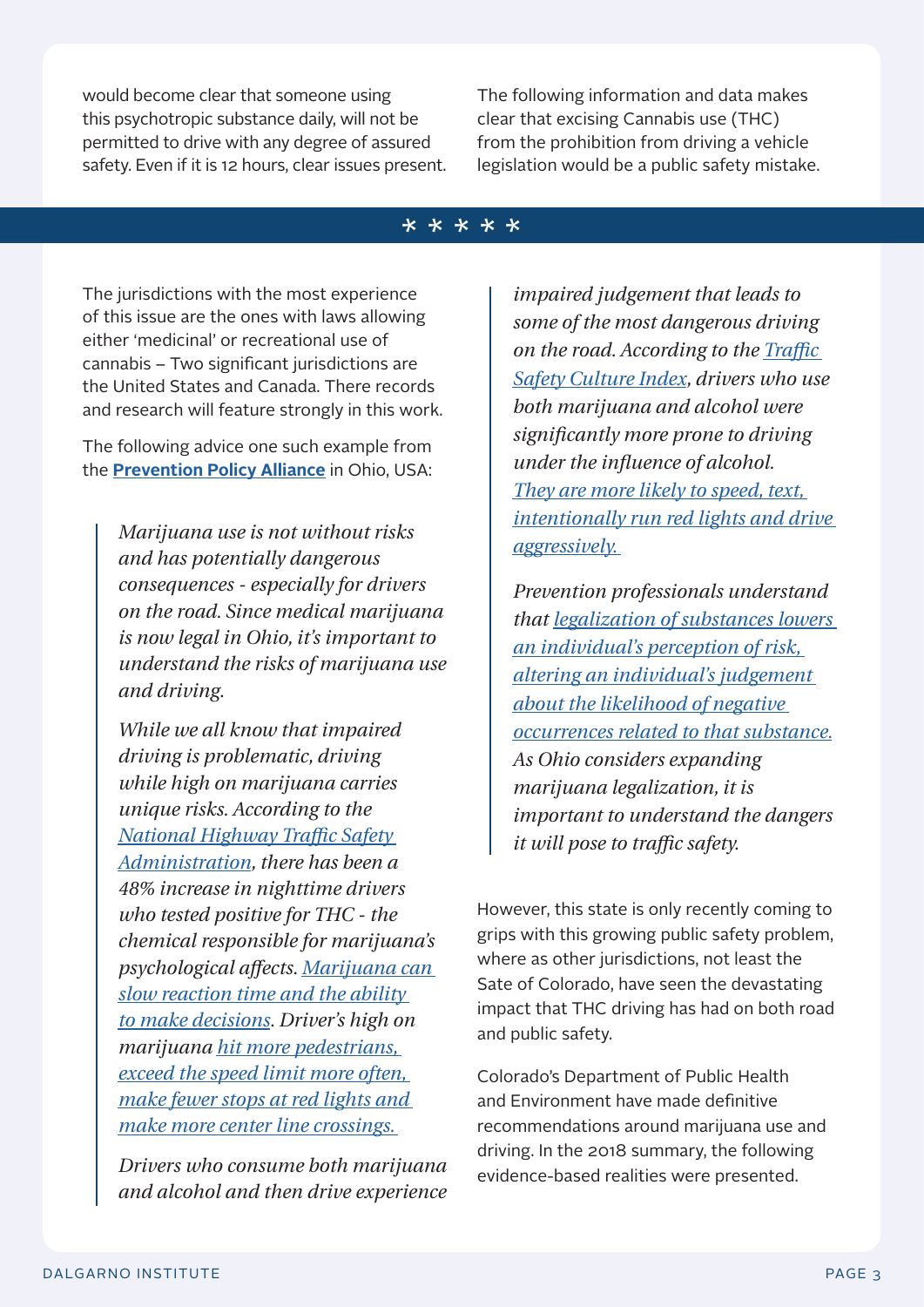## **Marijuana use and driving**

*The committee reviewed driving impairment and motor vehicle crash risk relative to marijuana use, as well as evidence indicating how long it takes for impairment to resolve after marijuana use. The risk of a motor vehicle crash increases among drivers with recent marijuana use. In addition, using alcohol and marijuana together increases impairment and the risk of a motor vehicle crash more than using either substance alone. For less-than-weekly marijuana users, using marijuana containing 10 milligrams or more of THC is likely to impair the ability to safely drive, bike or perform other safety-sensitive activities. Less-than-weekly users should wait at least six hours after smoking or eight hours after eating or drinking marijuana to allow time for impairment to resolve. Research is lacking on marijuana and impairment in frequent marijuana users.*

**Monitoring Health Concerns Related to Marijuana in Colorado: 2018 Summary,** Colorado Dept of Public Health & Environment. Detailed findings and data available at [colorado.gov/](https://marijuanahealthinfo.colorado.gov/) [marijuanahealthinfo](https://marijuanahealthinfo.colorado.gov/)

This evidence has been affirmed in other arenas, as the video presentation below will confirm, and any 'medicines' with THC preparations involved are going to cause impair, regardless of the perceived impact on the marijuana user https://youtu.be/ToOy2imdYOY

## **Marijuana**

*Cannabinoid screens were conducted for 5,032 case filings, representing one-fifth of all case filings (see Table 16). Of these, 34% indicated that no cannabinoids were detected.32 Cases with a positive cannabinoid screen (66%, n=3,335) were further confirmed for Delta 9-THC and other cannabis metabolites.33 The testing positivity rate in 2018 was nearly identical to the 2017 rate, and both years' rates represent a decline from 2016's. Furthermore, among all case filings screened for cannabinoids (n=5,032), 57% tested positive for Delta 9-THC. The presence of Delta 9-THC recorded in a linked toxicology report might indicate the driver's recent use of cannabis preceding the offense. The median value of Delta 9-THC among individuals screened was 5.2 and the mean was 8.2 ng/mL, both of which are over the permissible inference level.*

#### **Table 16. Cannabinoid screen results among DUI case filings, 2016-2018**

| Screen Result $n$ $(\%)$ | 2016            | 2017            | 2018         |
|--------------------------|-----------------|-----------------|--------------|
| Cannabinoids Not Present | $1,061(26.9\%)$ | $1,622(33.8\%)$ | 1,697(33%)   |
| Cannabinoids Present     | 2,885 (73.1)    | 3,170 (66.2)    | 3,336 (66.3) |
| <b>Total N</b>           | 3.946           | 4.792           | 5.032        |

*Data source: State Judicial Department, Denver County Court, CBI, and ChemaTox. Analyzed by the Office of Research and Statistics, Division of Criminal Justice, Colorado Department of Public Safety.*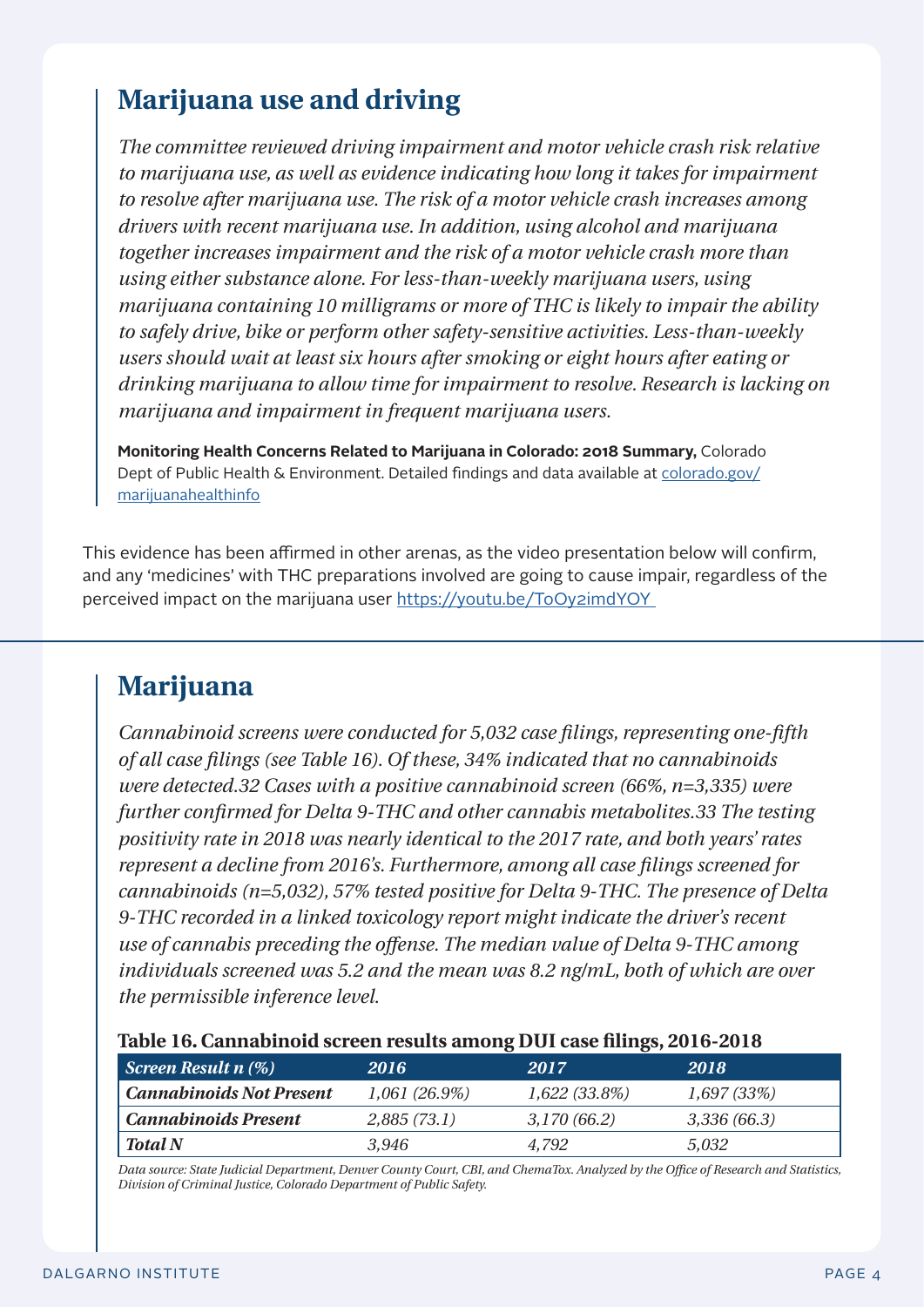*Table 17 compares the various levels of Delta 9-THC detected among case filings undergoing confirmatory testing (n=3,335 in 2018). About a sixth of these case filings had no Delta 9-THC detected or levels that were less than one ng/mL, approximately one-third had levels between one and the permissible inference level of five ng/mL, and about half had a level at or above the permissible inference level.*

|                            | 2016        | 2017        | 2018        |
|----------------------------|-------------|-------------|-------------|
| $\bm{N}$                   | 2,885       | 3,170       | 3,335       |
| Delta 9-THC level $n$ (%)  |             |             |             |
| <b>None Detected</b>       | 396 (13.7%) | 431 (13.6%) | 459 (13.8%) |
| <b>Present but &lt;1.0</b> | 90(3.1)     | 63(2.0)     | 88 (2.6)    |
| $1.0 - 4.9$                | 1,030(35.7) | 1,069(33.7) | 1,134(34.0) |
| $5.0+$                     | 1,369(47.5) | 1,607(50.7) | 1,654(49.6) |
| Median level (ng/mL)       | 5.9         | 5.4         | 5.2         |
| Mean level (ng/mL)         | 8.7         | 8.2         | 8.2         |

| Table 17. Delta 9-THC levels for case filings with Delta 9-THC confirmation test, |  |
|-----------------------------------------------------------------------------------|--|
| 2016-2018                                                                         |  |

*Data source: State Judicial Department, Denver County Court, CBI, and ChemaTox. Analyzed by the Office of Research and Statistics, Division of Criminal Justice, Colorado Department of Public Safety.*

#### *Common Charges Associated with Marijuana*

*A total of 6,303 final non-DUI charges were associated with the presence of Delta 9-THC; see Appendix I for the top 20 charges. Similar to alcohol, the top four charges were for careless driving (n=665), failure to display proof of insurance (n=437), lane usage violation (n=434), and speeding (n = 208).* 

#### *Time to Blood Test*

*Time to blood test data is difficult to capture because it requires manual data entry from CBI's Requests for Laboratory Exam forms. This data entry was completed in 2017 but time constraints precluded this undertaking for the 2018 data. For the current analysis, instead, 2,012 ChemaTox records with draw time data were analyzed, although this represents only 12% of all DUI case filings with toxicology matches. Due to the lower number of cases available, the data from 2016 to 2018 were combined and the aggregate results are presented in Table 18. The higher mean time and lower median time in 2018 compared to 2017 and 2016 data may reflect the increased variability in the data due to the lower sample size.*

**Table 18. Descriptive statistics and toxicology source for time-to-test analyses by year, 2016-2018**

| <b>Year</b> | Mean (min) | Median (min) | No. of Case Filings | <b>Toxicology Source</b>                       |
|-------------|------------|--------------|---------------------|------------------------------------------------|
| 2016        | 72.5       | 64           | 4,154               | <i>ChemaTox</i>                                |
| 2017        | 75.7       | 64           | 7.667               | ChemaTox & Colorado Bureau of<br>Investigation |
| 2018        | 88.5       | 60.5         | 2,012               | <i>ChemaTox</i>                                |
|             | 76.6       | 64           | 13,833              |                                                |

*Data source: State Judicial Department, Denver County Court, CBI, and ChemaTox. Analyzed by the Office of Research and Statistics, Division of Criminal Justice, Colorado Department of Public Safety.*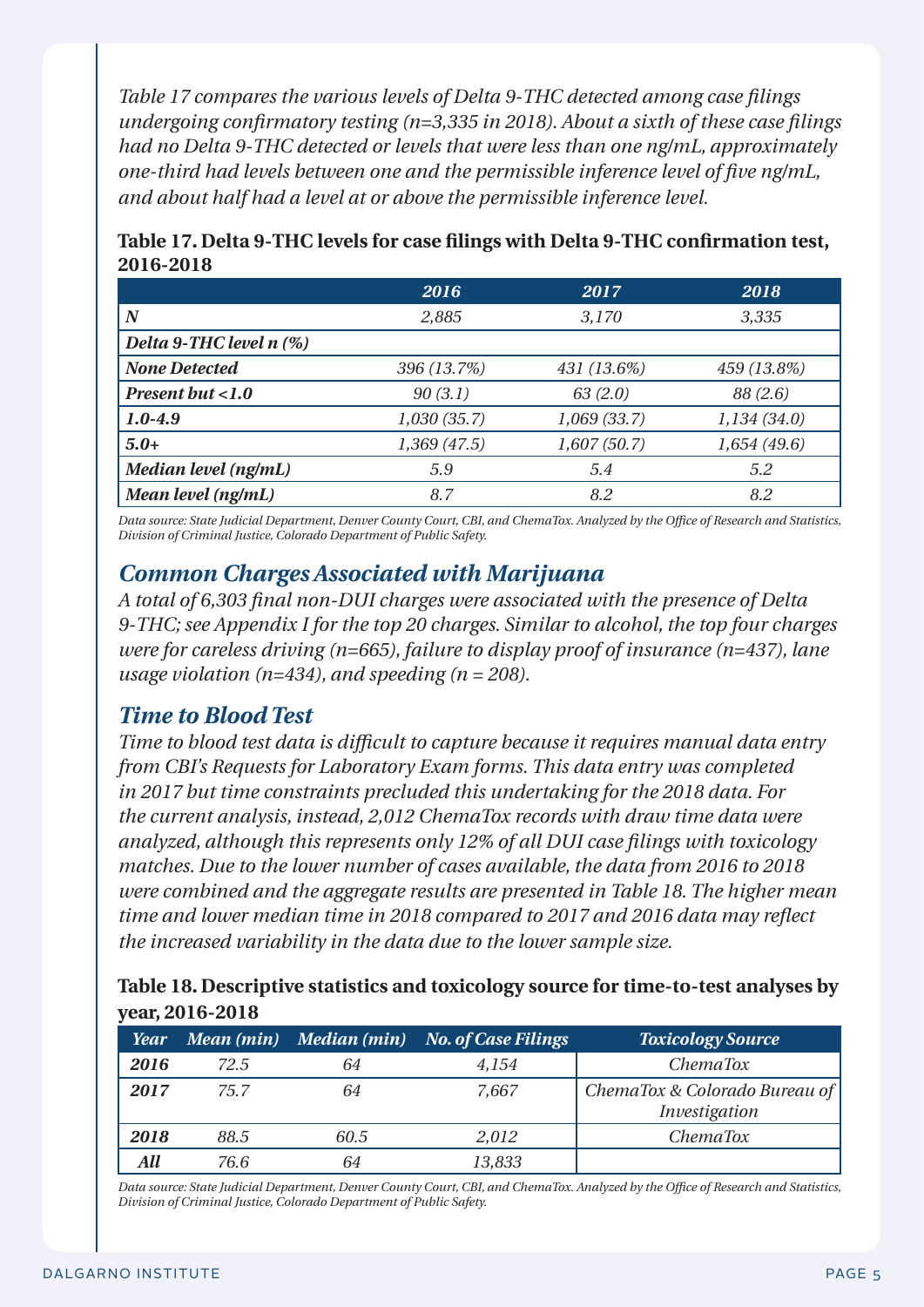*For the combined 2016 through 2018 data, 310 records reporting test times of over 200 minutes were excluded in an attempt to analyze measurements that might be more associated with impairment. This sample of case filings (n=13,539) was used in the analyses below.* 

*The frequency for time-to-test is depicted in Figure 9. The time interval of 50–59 minutes (category 50 in Figure 9) had the greatest number of blood draws (n=2,469), accounting for 21% of the time categories. Nine percent (n=910) of records exceeded an elapsed time of 120 minutes from time of offense to time of blood draw.*



**Figure 9. Time-to-test for DUI case filings, 2016-2018 (n=13, 539)**

*Data source: State Judicial Department, Denver County Court, CBI, and ChemaTox. Analyzed by the Office of Research and Statistics, Division of Criminal Justice, Colorado Department of Public Safety.*

#### *Marijuana and Time-to-Test*

*A comparison of time to blood test by median Delta 9-THC value for 2016 to 2018 can be seen in Figure 10. Median Delta 9-THC values peaked between 30-39 minutes for the time of the offense to blood draw and then gradually fell for blood draws collected between 40-99 minutes. The changes in the slope in the Delta 9-THC levels for blood draws collected after 100 minutes might highlight the fragility of this relationship, and/or the presence of a threshold where time to draw may be more reflective of residual Delta 9-THC in the driver.*

**Figure 10. Median Delta 9-THC value by time-to-test and number of cases, 2016- 2018 (n=13, 539)**



*Data source: State Judicial Department, Denver County Court, CBI, and ChemaTox. Analyzed by the Office of Research and Statistics, Division of Criminal Justice, Colorado Department of Public Safety.*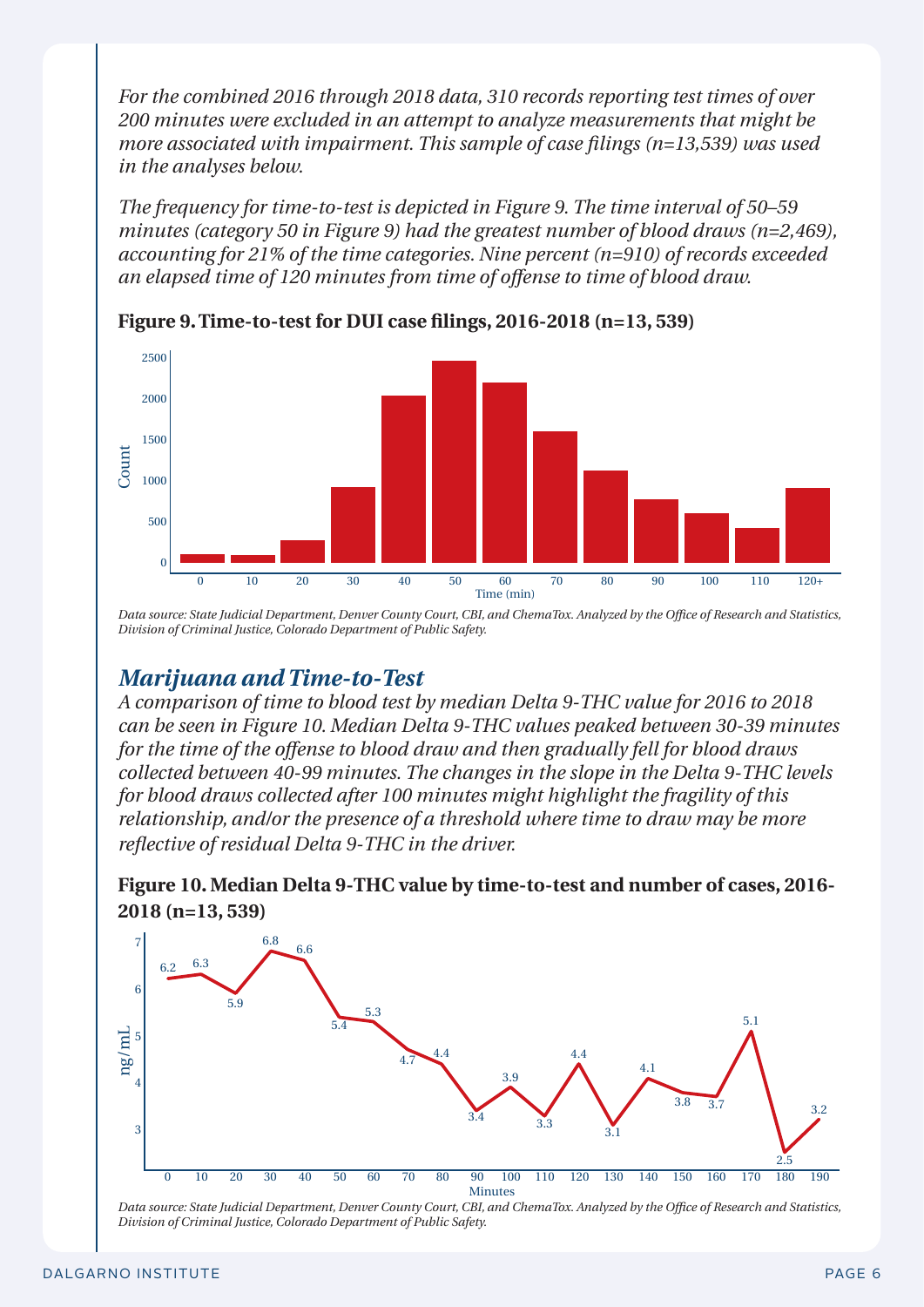In addition, we also compared the mean and median time to draw for each of *the Delta 9-THC categories for case filings with positive cannabinoid screenings, as shown in Figure 11. The median and mean of the elapsed draw time for the quantified Delta 9-THC category decreased as the Delta 9-THC values increased. This trend aligns with evidence in the research literature that Delta 9-THC levels peak early and then quickly dissipate.*



**Figure 11. Mean and median Delta 9-THC value by time-to-test, 2016-2018 (n=13, 539)**

*Data source: State Judicial Department, Denver County Court, CBI, and ChemaTox. Analyzed by the Office of Research and Statistics, Division of Criminal Justice, Colorado Department of Public Safety.*

**(Source:** *[Driving Under the Influence of Drugs and Alcohol: A Report Pursuant to House Bill 17-1315](https://cdpsdocs.state.co.us/ORS/Docs/Reports/2020-DUI_HB17-1315.pdf)  [\(state.co.us\)](https://cdpsdocs.state.co.us/ORS/Docs/Reports/2020-DUI_HB17-1315.pdf)***)**

## **Cannabis Legalization and potential Associations with an Increase in Cannabis-related Motor Vehicle Crash Fatalities.**

Cannabis use is a risk factor for motor vehicle crash (MVC) fatalities, but the degree of a driver's intoxication varies by tetrahydrocannabinol (THC) level. However, cannabis testing does not assess THC levels in most US states, and testing rates among MVC decedents vary among states and over time, which may bias estimates of cannabis involvement. Researchers assessed cannabis involvement and THC levels among fatally injured drivers in Washington State before and after the legalization of non-medical ("recreational") cannabis use, with and without imputation of missing cannabis testing data among the roughly half of decedents who were not tested.

- Using data from all MVC decedent drivers based on observed and imputed values, the prevalence of cannabis involvement in MVC fatalities was 9% prior to legalization and 19% after.
- In adjusted analyses, the proportion of decedent drivers with high THC levels (>10 ng/mL) increased nearly 5-fold after legalization.
- Although cannabis testing rates increased during the study period, findings were generally similar when restricted to those with completed cannabis testing.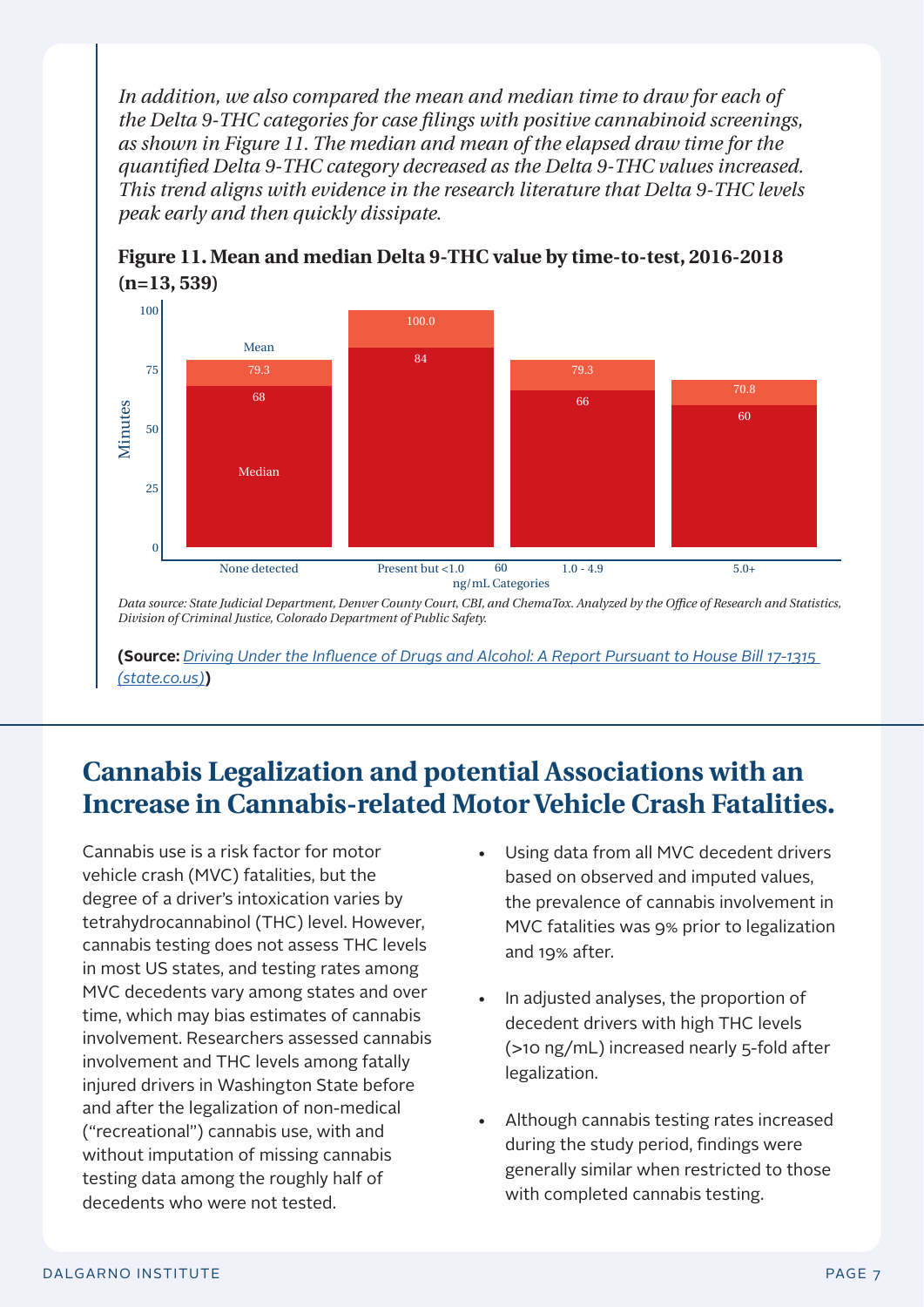*Comments:* This study is one of the first to impute cannabis involvement in MVC fatalities among decedents without testing, and to measure and impute THC levels (rather than simply the presence or absence of THC). Legalization of non-medical cannabis use in Washington State was associated with

increases in cannabis involvement in MVC fatalities, including at levels clearly associated with impairment. These results add to literature suggesting that legalizing cannabis may increase MVC fatalities, and highlights the need to better characterize and mitigate those risks.

**(Source:** *[Is Cannabis Legalization Associated with an Increase in Cannabis-related Motor Vehicle Crash](https://www.bu.edu/aodhealth/2021/10/25/is-cannabis-legalization-associated-with-an-increase-in-cannabis-related-motor-vehicle-crash-fatalities/)  [Fatalities? | Alcohol, Other Drugs, and Health: Current Evidence \(bu.edu\)](https://www.bu.edu/aodhealth/2021/10/25/is-cannabis-legalization-associated-with-an-increase-in-cannabis-related-motor-vehicle-crash-fatalities/)***)**

### **The Canadian Perspective**

Marijuana impairment. In comparison to alcohol, less is known about marijuana and driving in terms of how marijuana specifically impairs driving skills. Marijuana studies have shown the psychoactive chemical delta-9 tetrahydrocannabinol (or THC) enters the user's bloodstream and brain immediately after smoking or consuming it. Since marijuana is very soluble in fat tissue, the absorption, distribution, and elimination of marijuana does not occur at a steady rate. Instead, it varies based on biological processes according to several factors, including route and frequency of intake; THC dose; titration of dose when smoked or vaporized; and, user characteristics. Not only do these factors affect the amount of marijuana intake and metabolism, they also affect the degree of behavioural impairment exhibited by users. For example, if marijuana is ingested, the onset of the impairing effects of edible marijuana products occurs more slowly and last longer as compared to smoking.

Furthermore, marijuana does not display a dose-response (in this case concentration) relationship, as is the case with alcohol. Unlike BACs, peak THC concentrations do not correlate well with the degree of behavioural impairment (Huestis 2007; Compton 2017). For example, studies of marijuana use and driving impairment have shown the level of THC measured in blood or oral fluid and the degree of impairment are not closely related;

peak THC levels can occur when low levels of impairment are measured, and high levels of impairment can be measured when THC levels are low (Compton, 2017; Marcotte, 2020). The lack of definitive knowledge to quantify a concentration-response relationship for marijuana may be in part due to typical differences in research methods, tasks, subjects and dosing that have been used to date (Compton, 2017). Additionally, some studies have reported a wide variability in THC levels in the blood which are affected by the means of ingestion (smoking, oil, and edibles), potency, and user characteristics (Compton, 2017). This may indicate the concentrationresponse relationship can vary according to specific types of marijuana products consumed and individual biology. The lack of a concentration-response relationship for marijuana has important implications. Notably, there is much debate concerning the validity of a per se limit for marijuana due to the lack of strong scientific consensus regarding THC concentration in blood that constitutes driving impairment (Grotenhermen et al. 2007; Newmeyer et al. 2017). However, generally speaking, studies on marijuana showed:

Low doses of marijuana produce mild to moderate impairment in cognitive and psychomotor abilities; and Larger doses showed significant impairment in cognitive, psychomotor and driving performance.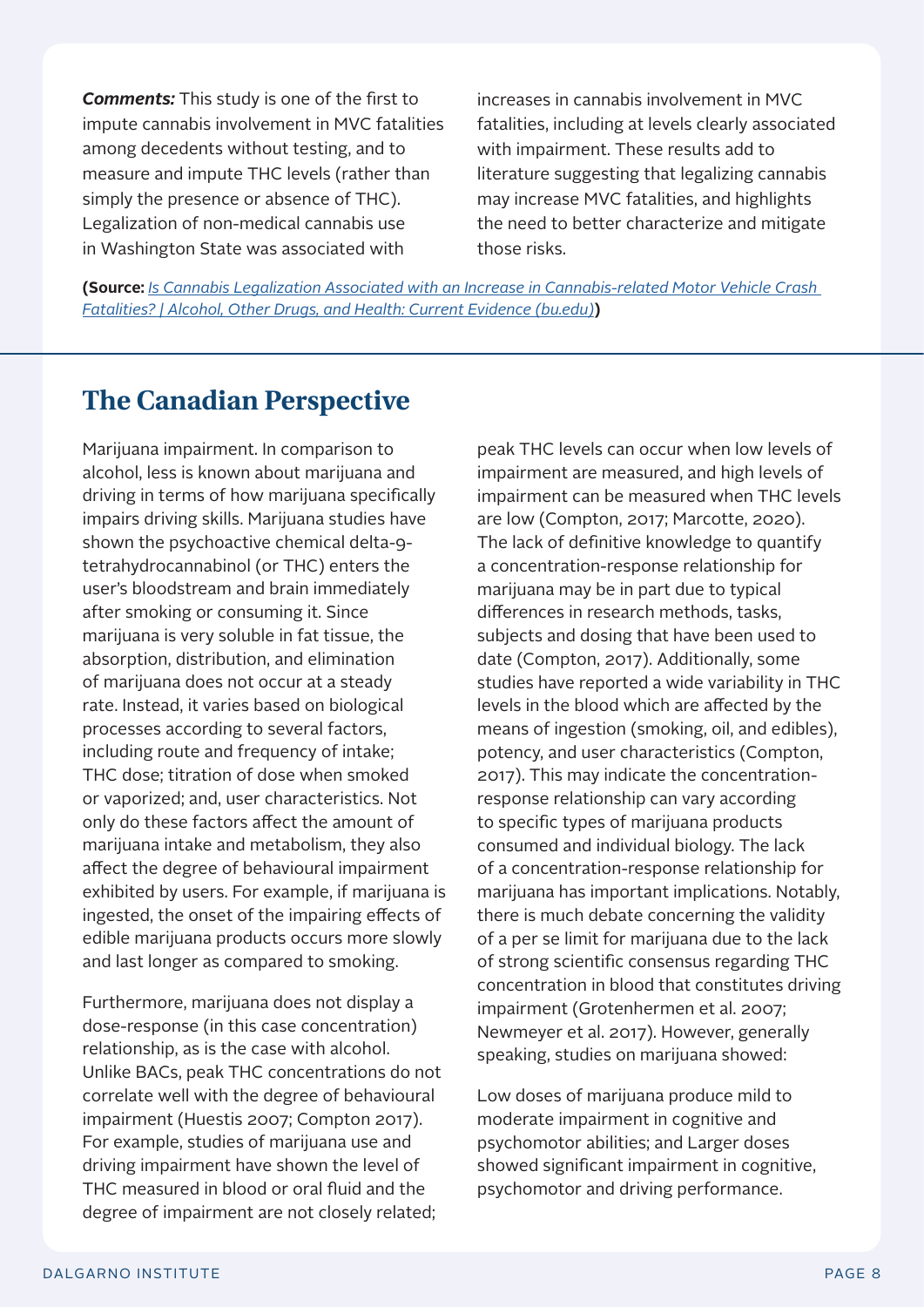Laboratory studies of the impairment effects of marijuana use on psychomotor and cognitive functions suggested marijuana consumption can impair driving task-related abilities such as motor control, executive function, visual processing, short-term memory, and working memory in a dosedependent fashion (Broyd et al. 2016; Ramaekers et al. 2004; Ramaekers et al. 2006). Reviews of studies on the effects of marijuana on driving skills demonstrated marijuana can specifically impair certain skills necessary for safe driving (Hartman et al., 2012; Compton 2017; Battistella et al., 2013), such as:

- controlling speed variability;
- lane positioning;
- reaction time;
- divided attention;
- attention maintenance;
- route planning;
- decision-making; and,
- risk-taking.

In some driving simulator studies, marijuana use was shown to increase driver reaction time and the number of incorrect responses to emergencies. In addition, drivers crashed more frequently into a sudden obstacle on a high dose of THC, although this was not seen at low doses (Sewell et al., 2009: citing Smiley, 1986; Smiley et al., 1981). Starkey and Charlton (2017) conducted a systematic review of marijuana-related behavioural studies and found that marijuana use was associated with reckless driving and speeding, signaling errors and decreased ability on tracking tasks.

A recent study involving participants who smoked marijuana and used a driving simulator demonstrated a moderate effect of THC on driver performance. Some subjects showed reduced performance compared to a placebo group, while other subjects showed little difference (Marcotte, 2020). Driving performance was assessed in terms of ability to maintain lateral position while undertaking a distracting task as well as maintaining the

distance from a leading vehicle. Furthermore, the effects were seen to be most pronounced in the first two hours after use, with some recovery seen after three and a half hours.

Marijuana use has been associated with a significantly increased risk of fatal crash involvement. Drivers using marijuana are at an increased risk of injury anywhere from 1.8 to 2.8 times higher. Furthermore, the odds of drivers being found responsible for a crash increased with rising marijuana concentrations in the blood (Li et al., 2013; Asbridge et al., 2012; Starkey and Charlton 2017; Els et al., 2019; Drummer et al., 2003; Drummer et al. 2004). In fact, research on drivers in fatal crashes has shown THC-positive drivers were more than twice as likely to crash as drivers without THC (Grondel 2016).

However, while marijuana use has been shown to have impairing effects on skills required for driving, simulator studies investigating behavioural changes driving under the influence of marijuana have concluded marijuana use by drivers may result in compensatory behaviours, such as:

- $\checkmark$  decreased speeds;
- $\checkmark$  fewer attempts to overtake; and,
- $\checkmark$  an increased following distance to the vehicle in front.

These findings are in sharp contrast to studies investigating the effects of alcohol use (Hartman et al., 2016; Sewell et al. 2009). Other studies have demonstrated no adverse effects of marijuana use on sign detection, a sudden lane-changing task, or the detection of and response to hazardous events. (Sewell et al., 2009: citing Sexton et al., 2000; Smiley, 1986; Stein et al., 1983). It has been hypothesized that despite the impairing effects of marijuana, drivers using marijuana alone tend to overestimate their level of impairment and rely on compensatory behaviours to reduce crash risk. In one study, following a 7 ng dose of THC, drivers rated themselves as impaired even though their driving performance was not. Conversely,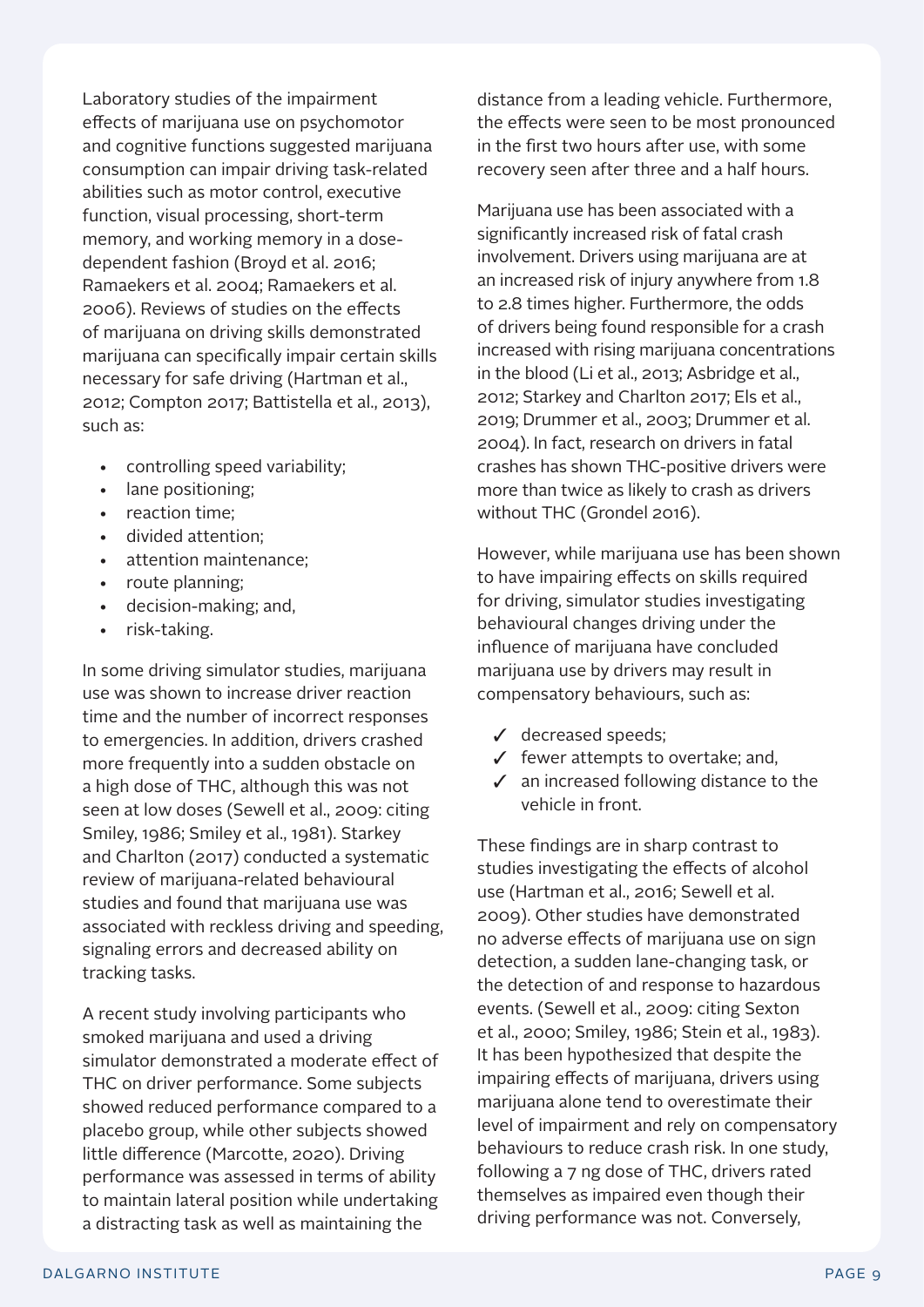alcohol at a relatively low BAC of .04 resulted in impaired driving performance although drivers rated themselves as unimpaired (Sewell et al.,2009: citing Robbe and O'Hanlon, 1993). In other words, drivers using marijuana may be more aware of their level of impairment whereas drivers using

alcohol under-estimate their impairment. However, this may not always be the case. One study (Marcotte, 2020) measuring driver performance in a simulator showed subjects perceived the impairing effects of THC to be eliminated before a measurable improvement in driving performance was seen.

**(Source:** *ALCOHOL, MARIJUANA & DRIVING RISK December 2020 By Craig Lyon & Robyn D. Robertson [\(Traffic Injury Research Foundation of Canada - SoberSmartDriving.tirf.ca\)](https://www.drugfreekidscanada.org/wp-content/uploads/2021/08/SSD-Alcohol-Marijuana-and-Driving-21-3.pdf)***)**

The recently released Australian research Determining the magnitude and duration of acute Δ9-tetrahydrocannabinol (Δ9-THC) induced driving and cognitive impairment: A systematic and meta-analytic review

#### *Highlights:*

- Meta-analyses confirm that acute  $\Delta$ <sup>9</sup>-THC administration impairs aspects of driving performance.
- Meta-regression analyses suggest

regular cannabis users experience less Δ9-THC-induced impairment than occasional users.

- Other factors also influence the degree of impairment observed (e.g. dose, posttreatment time interval, type of skill).
- Most driving-related skills are predicted to recover within ~5-hs (and almost all within ~7-hs) of inhaling 20 mg  $\Delta$ 9-THC.
- Oral  $\Delta$ <sup>9</sup>-THC-induced impairment may take longer to subside.

**(Source:** *<https://www.sciencedirect.com/science/article/pii/S0149763421000178?via%3Dihub> November 2021***)**

The analysis concluded as much of the other research has at least landed on that 'minimum times of waiting until doing sensitive tasks' applied, and the disturbing caveat that "regular cannabis users experience less THC induced impairment…" Before any further challenging of some of these findings, not least is the concern that self-reporting capacity to drive from the seasoned cannabis user can easily be related to the alcoholic who believes they too can manage to drive safely over the legal limit, regresses our world leading drink/drug driving regulations back to old 'sobriety tests' for every subjective situation.

That (as important as it is) aside, we submit the following review of this research.

- The proposal of permitting a medical exemption to the "presence offense" if there was no impairment and the cannabis was prescribed and taken as prescribed is a low-risk modification to Australian laws. But it's the camel's nose in the tent problem. Pretty soon you have the whole camel in your sleeping bag. (As per the alcohol issue above)
- Few users would be impacted by the proposal. It seems that only 1.8% of "medical" marijuana users get it by prescription and 89% of that is oils and sprays. Because of the admittedly large number of users who supplement their "medication" with illicit product, we see the proposal fairly innocuous except for the nose in the tent problem.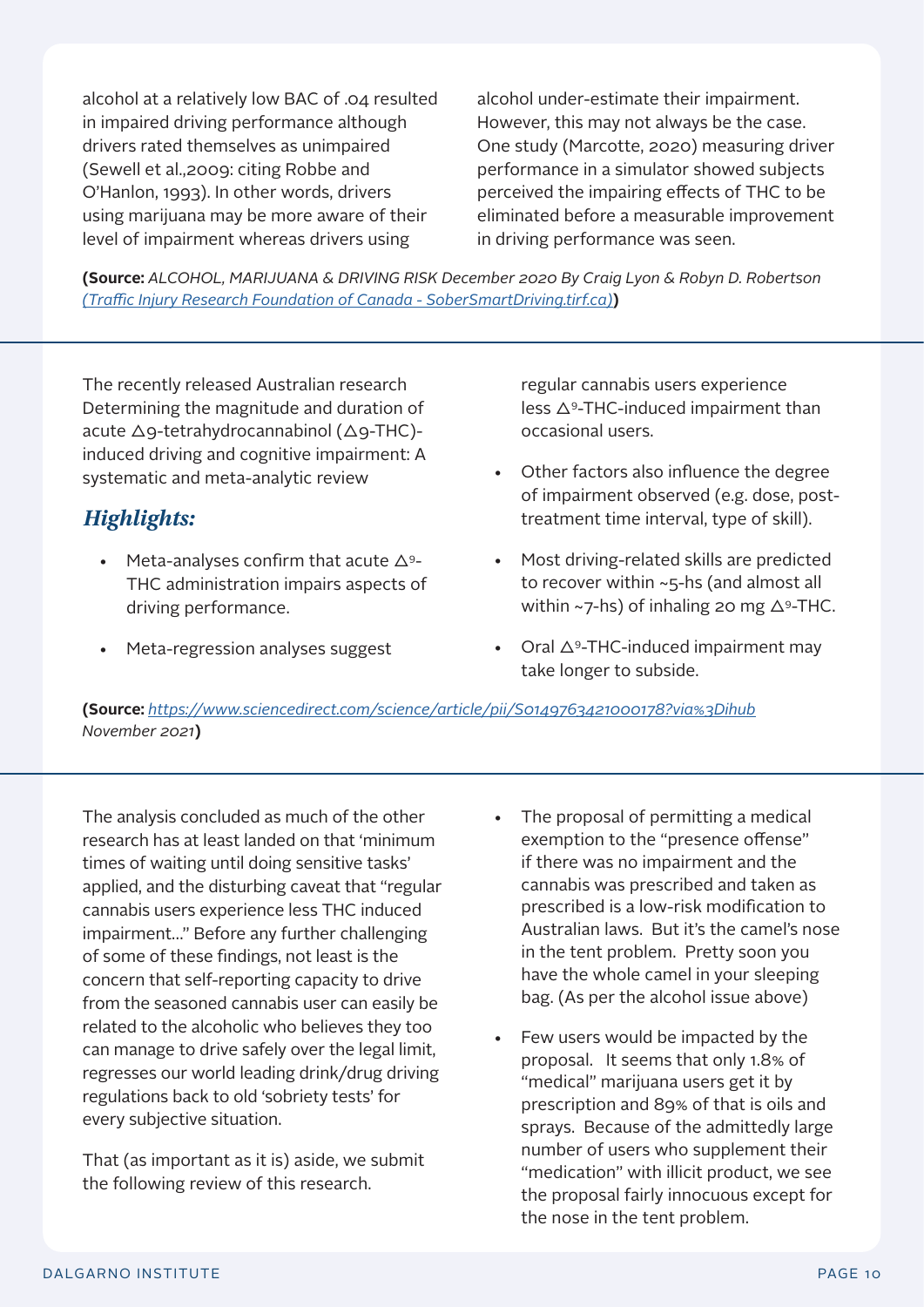- The current cannabis warning label is insufficient. It only recognizes drowsiness as a consequence of taking THC-containing products. If the recommendation is adopted, there should be a much stronger warning about the dangers of both impairment and brain damage especially to adolescents.
- The crash risk studies chosen are ones on the low side, yielding relative risks (RR) or odds ratios (OR) in the 1.2-1.4 range, whereas the accepted average level is closer to two. If the average OR is 2.0, for example, that means that some subjects are below that number, and some are above that number. Because of the way in which the OR studies were done, measuring crash risk for drivers with a presence of THC, even though they may not have been impaired significantly, the number of study subjects is dominated by drivers with an OR of 1.1 or less. Those who are truly impaired have to have an OR well above 2.0 for the average to be 2.0. Drummer, for example, showed OR of 10.0 for those with very high THC levels and I have found RR to be in the 7-10 range for drivers convicted of DUI where THC was the only drug found (unpublished data currently in peer review). There is frequently a tendency to discount the danger of THC impairment, but we need to recognize that impairment is a dose-related phenomenon. The higher the dose, the greater the impairment. And that holds for both occasional users as well as for addicts who have developed some level of tolerance. So someone on a high dose of THC will be more dangerous than someone on a low dose of alcohol. The fact is that these people are impaired. They should not be permitted to put others at risk. A 9 mm bullet is half as deadly as a .45 caliber bullet and a .22 caliber bullet is half as

deadly as a 9mm bullet. That doesn't mean we should shoot people with .22 caliber bullets because it's safe to do so.

- Page 5 cites studies by Cook and Santaella-Tenorio saying that there is no increase in traffic fatalities when medical marijuana is permitted. See the attached unpublished letter to the American Journal of Public Health criticizing the Santaella-Tenorio study. The journal has a habit of publishing pro-marijuana studies, unfortunately. And they declined to publish other critiques.
- Our last comment refers to their statement that medical users develop a tolerance to the impairing effects of THC. They are very careful to state this correctly, *"development of tolerance to impairing effects in patients could be expected to partially, but not fully, diminish potential effects on driving skills compared with an occasional recreational cannabis consumer taking a similar dose."* But his entirely misses the point that when tolerance takes effect, the user simply increases the dose. This is recognized in two places (P2 and P8) in the manuscript.

Research published in Accident Analysis and Prevention in 2021, investigated driving impairment due to cannabis use, by comparing occasional and regular users of the substance. The issue of 'tolerance' was a key focus in this work, as proponents of cannabis use have argued, subjectively, that driving impairment is lesser with those who are regular or chronic users, as they have developed a tolerance for it's affect and therefore are less likely to be involved in traffic accidents due to intoxication. (As we mention at different times, the same argument for the alcohol using driver does not give them a 'pass' from prosecution).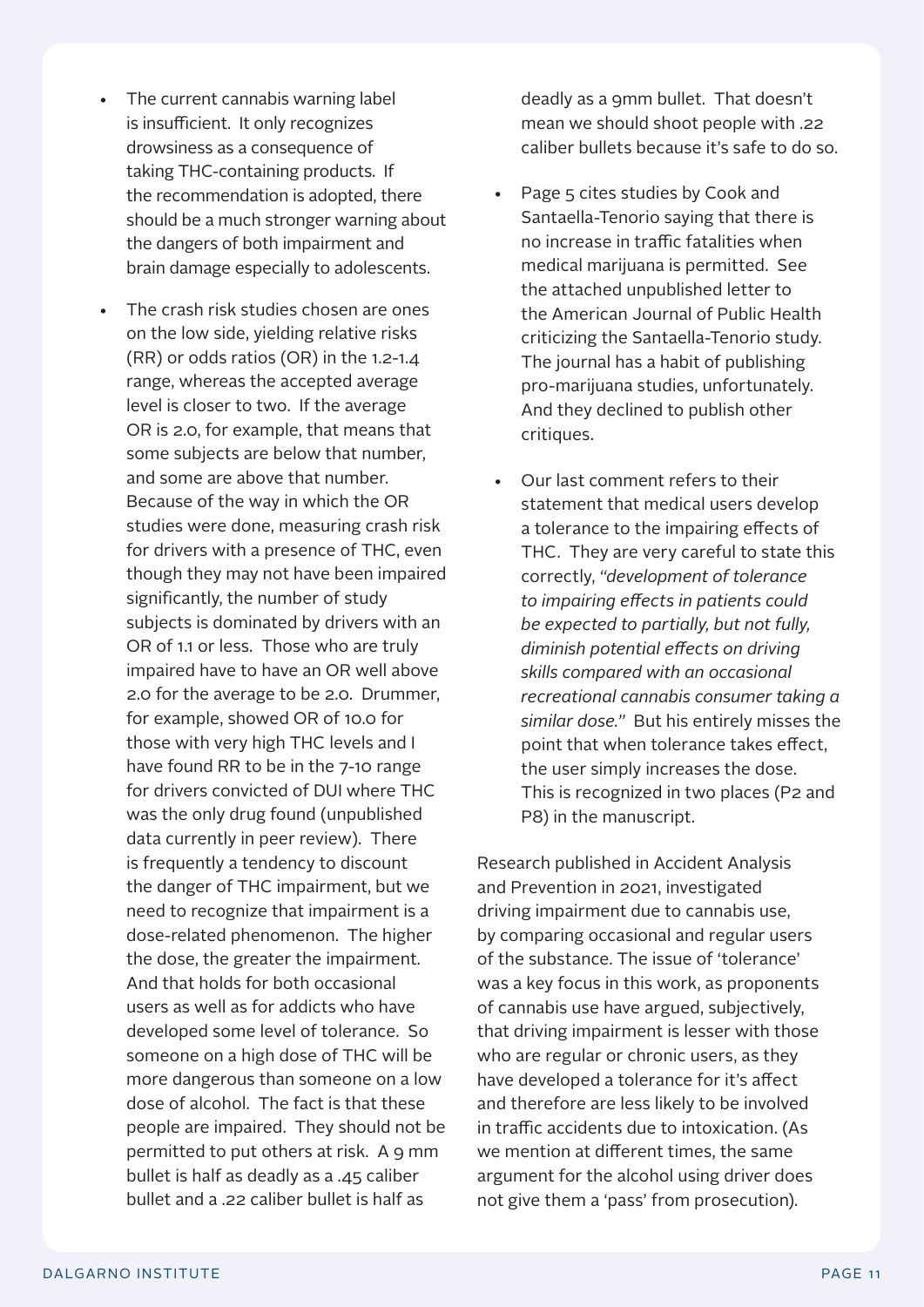## **The Lambert Initiative – Cannabis Industry Article**

In a recent release from the University of Sydney's Lambert Initiative for Cannabinoid Therapeutics decided that, according to the article … "that blood and oral fluid THC concentrations are relatively poor or inconsistent indicators of cannabis-induced impairment." Professor MacGregor went on to reiterate the *'perception of impairment' argument in the following statement in the article*

> *"A cannabis-inexperienced person can ingest a large oral dose of THC and be completely unfit to drive yet register extremely low blood and oral fluid THC concentrations. On the other hand, an experienced cannabis user, might smoke a joint, show very high THC concentrations, but show little if any impairment.*

> *"We clearly need more reliable ways of identifying cannabis-impairment on the roads and the workplace. This is a particularly pressing problem for the rapidly increasing number of patients in Australia who are using legal medicinal cannabis yet are prohibited from driving"*

This circles back to the to an retrograde argument by many 'seasoned drinkers' posited in opposition to 'breathalysers' that their ability to drive was barely influence by their blood alcohol limit. Many tragic examples exist of people, who could arguably be legally 'dead' [with Blood Alcohol Limits of over 3.4](https://www.dailytelegraph.com.au/drunken-catholic-priest-busted-driving-with-341-alcohol-reading-/news-story/8200311d269b46b7750d9bf6549a5d4f), actually driving with only little 'impairment'.

A quick analysis of the Lambert Initiative article [THC in blood and saliva are poor](https://www.sydney.edu.au/news-opinion/news/2021/12/02/thc-blood-saliva-poor-measures-cannabis-impairment-lambert-study.html)  [measures of cannabis impairment - The](https://www.sydney.edu.au/news-opinion/news/2021/12/02/thc-blood-saliva-poor-measures-cannabis-impairment-lambert-study.html)  [University of Sydney](https://www.sydney.edu.au/news-opinion/news/2021/12/02/thc-blood-saliva-poor-measures-cannabis-impairment-lambert-study.html) brings the following concerns to the fore.

#### *Issue A:*

"This study was funded by the Lambert Initiative for Cannabinoid Therapeutics." "Acknowledgements This research was not funded by a **specific** grant from any funding agency in the public, commercial, or not-forprofit sectors. However, D. M., R.C.K. and I.S.M. receive salary support from the Lambert Initiative for Cannabinoid Therapeutics, a philanthropically funded centre **for medicinal cannabis research** at the University of Sydney." The 'conflict of interest' is a best dubious.

- there is an EXTREME risk for bias due to financial interest in the product being investigated by those who are funded by organizations responsible for researching "the product"
- prolonging research leads to prolonged employment/salary for these "researchers"

#### *Issue B:*

They need to explain why the Hartman study [Cannabis effects on driving lateral control](https://pubmed.ncbi.nlm.nih.gov/26144593/)  [with and without alcohol - PubMed \(nih.gov\)](https://pubmed.ncbi.nlm.nih.gov/26144593/) showed that 13.1 ng/ml THC created the same amount of weaving as 0.08 BAC. The hydrophobic THC molecule rapidly leaves hydrophilic blood since THC distributes readily into the brain - fatty tissue. The study shows the very low (2- 4 ng/ml THC levels within 1 - 2 hrs). Here was their *admission* **that this study did** perform appropriate assessments for impairment *and* the timely monitoring of THC levels/biomarkers: *"Very few studies have measured the effects of THC on SDLP in combination with a relevant (and appropriately timed) biomarker (Arkell et al., 2019a; Brands et al., 2019; Micallef et al., 2018; Hartman et al., 2015; Ronen et al., 2010; Fares et al., 2021). Further research using simulated and on-road driving methods (or other measures that have a known relationship with driving performance) would permit better characterisation of the relationships between THC-related biomarkers and driving impairment."*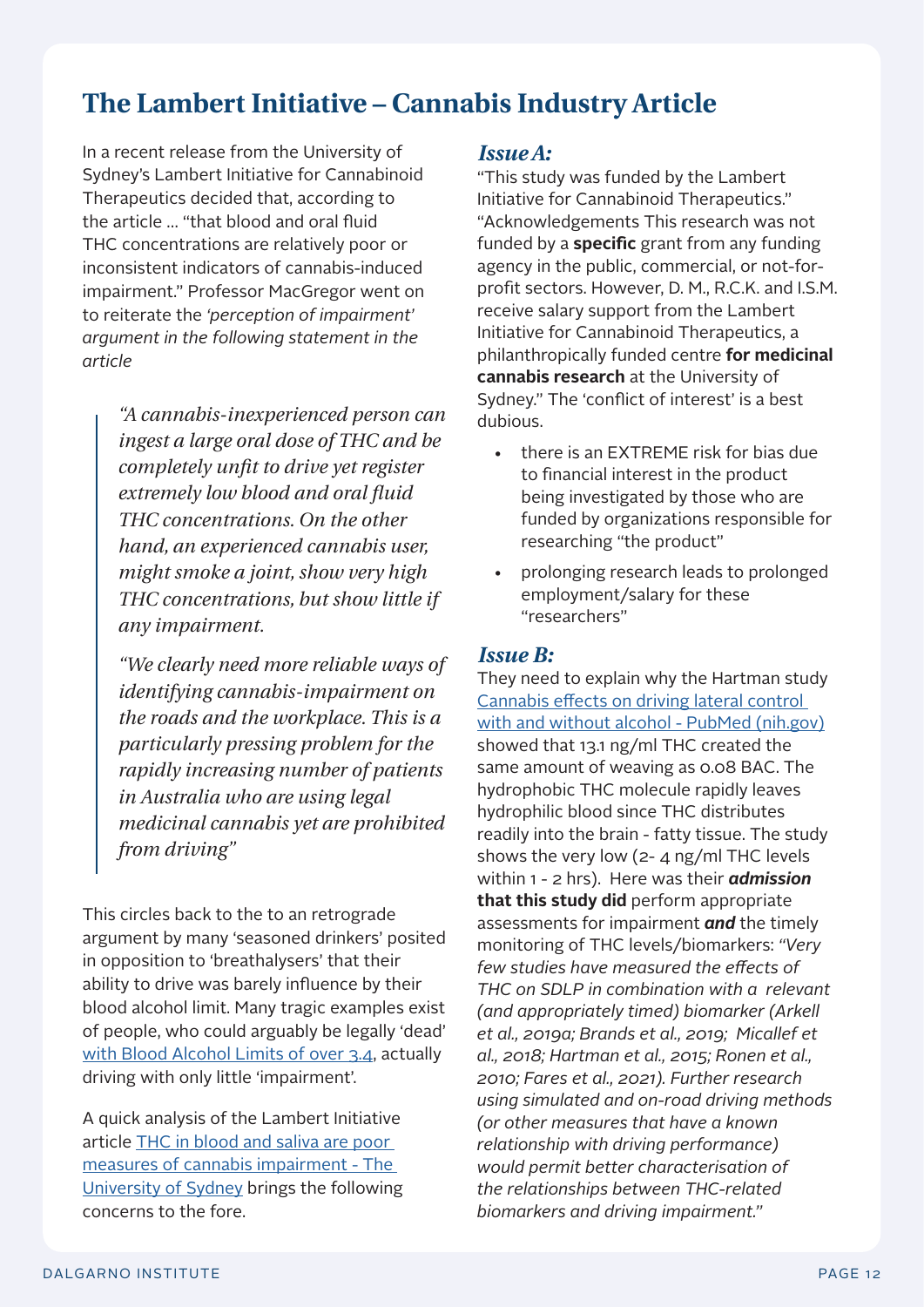to occur - **not** to "adopt these results until additional research changes the

#### *Issue C:*

conclusions")

The authors treat driving as a right - it is not. It is a privilege. There are many other options that *do not* involve having someone put the entire public at risk of losing their life (or being injured) from an impaired driver. Note: they *do not* make claims that marijuana is *never* impairing of one's ability to drive.

• Yet the authors of the article simply call for *more* research rather than adopt their findings (a very common tactic used by the marijuana industry to allow more addiction and marijuana sales

#### *Issue D:*

*Zero tolerance* or using the **US Depart of Transport (DOT)** standard of urine marijuana metabolites is *a much safer* alternative for the public **safety** (rather than allow **one** marijuana impaired driver to **kill** another human, or even themselves). The authors need to answer how many innocents can be injured or harmed to allow **one** marijuanaimpaired driver to operate a vehicle. The US DOT uses urine levels for *all drugs except* alcohol - since they recognized a long time ago that blood level limits for these hydrophobic substances are NOT accurately measured in the blood. The same method (urine levels) should be used by all governments when looking at these impairing substances.

#### *Issue E:*

The authors use the delay is THC distribution phase (seen primarily with an orally administered intoxication) to make this claim *"Likewise, drivers who are impaired immediately following cannabis use may not register as such."* - oral peak THC blood levels may take hours (2-3 hrs) to attain - they acknowledge this distribution time when they state "A cannabis-inexperienced person can ingest a **large oral dose** of THC and be completely unfit to drive yet register

extremely low blood and oral fluid THC concentrations"

• they go on to promote a claim *"A cannabis-inexperienced person can ingest a large oral dose of THC and be completely unfit to drive yet register extremely low blood and oral fluid THC concentrations"* but this is Assuming that testing will be made HOURS after a crash. A study that I was involved (attached) with shows that it takes usually 2 hours in a fatal crash to draw blood or those in which someone was injured (but not killed) - due to delays in processing the scene in these cases due to the mayhem involved.

#### *Issue F:*

We also note some concerns around the disingenuous use of words in this statement - *"blood and oral fluid THC concentrations are relatively poor or inconsistent indicators of cannabis-induced impairment."* 

- it does *not* say that "blood and oral fluid THC concentrations cannot ever be used as indicators of cannabis-induced impairment."
- due to the justice system being warped into being more concerned about the defendant and *not* The victim - this claim is being warped even when blood levels are extremely high - 40 ng/ml THC 45 minutes after the crash - [Judgement withheld on Brady](https://thepointer.com/article/2021-11-19/judgement-withheld-on-brady-robertson-s-sobriety-during-deadly-crash-as-constitutional-challenge-around-driving-laws-cannabis-use-continues)  [Robertson's sobriety during deadly](https://thepointer.com/article/2021-11-19/judgement-withheld-on-brady-robertson-s-sobriety-during-deadly-crash-as-constitutional-challenge-around-driving-laws-cannabis-use-continues)  [crash as constitutional challenge around](https://thepointer.com/article/2021-11-19/judgement-withheld-on-brady-robertson-s-sobriety-during-deadly-crash-as-constitutional-challenge-around-driving-laws-cannabis-use-continues)  [driving laws & cannabis use continues |](https://thepointer.com/article/2021-11-19/judgement-withheld-on-brady-robertson-s-sobriety-during-deadly-crash-as-constitutional-challenge-around-driving-laws-cannabis-use-continues)  [The Pointer](https://thepointer.com/article/2021-11-19/judgement-withheld-on-brady-robertson-s-sobriety-during-deadly-crash-as-constitutional-challenge-around-driving-laws-cannabis-use-continues)

#### *Issue G:*

Re' "No significant relationship between blood THC concentration and driving performance was observed for 'regular' (weekly or more often) cannabis users."

• the reason why blood levels are inappropriate for chronic users - is that they may be chronically impaired and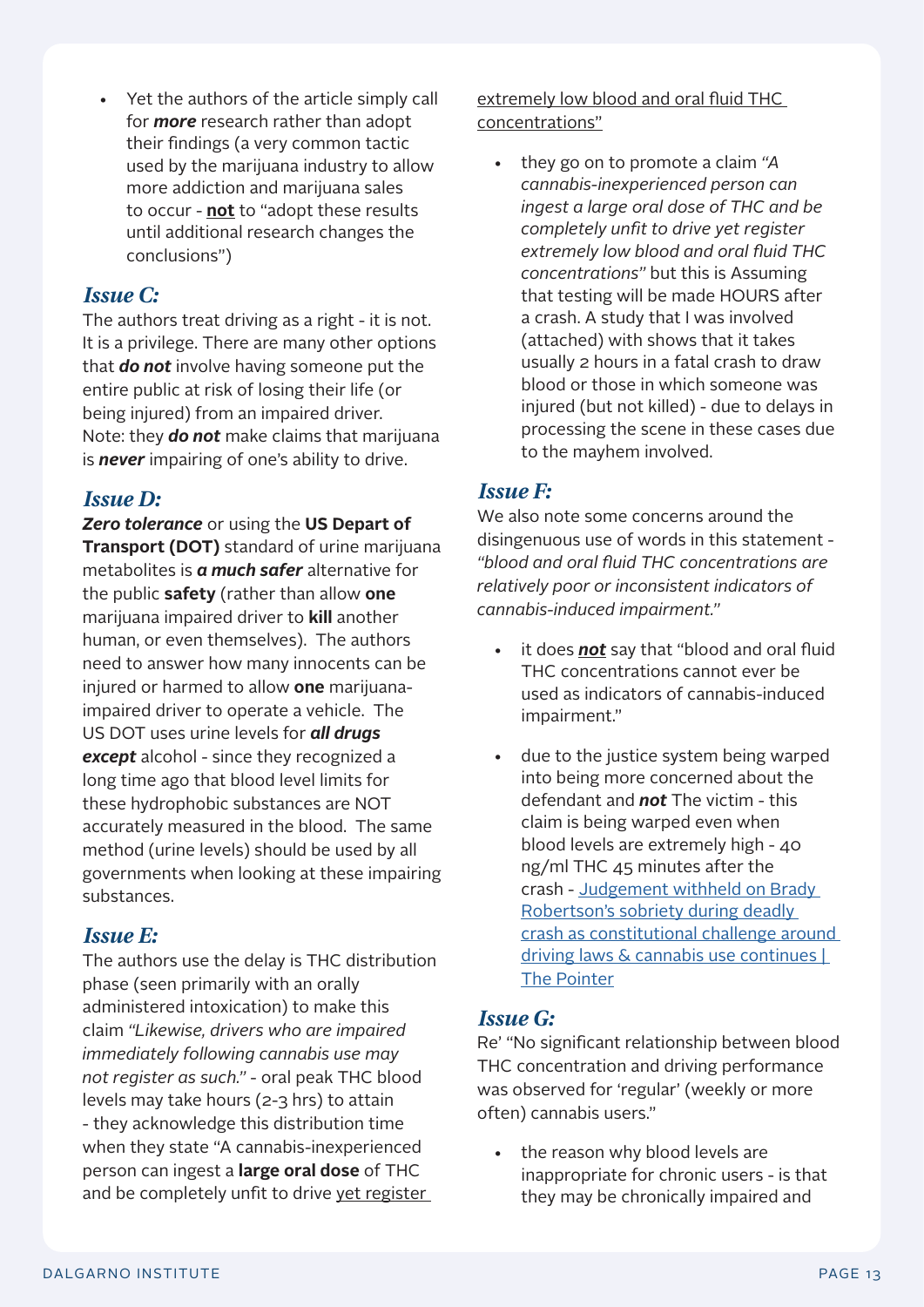they **do** have residual THC remaining in the fatty brain tissue which is coming out and being turned into THC metabolites (including the *higher* intoxicating THC-OH molecule than the parent THC molecule).

• they have conveniently NOT included the [Doroudgar study which showed](https://www.tandfonline.com/doi/abs/10.1080/15389588.2018.1501800)  [chronic impairment in chronic users](https://www.tandfonline.com/doi/abs/10.1080/15389588.2018.1501800)

#### *Issue H:*

The article **never** addresses the issue of multi-substance impaired driving - which is on also on the rise, with cannabis and alcohol use a common pairing. There is **no way** to determine the numerous amounts of combinations to determine accurate impairing blood (or oral levels) of each substance when combining. *The Only safe measure is ZERO tolerance.* 

The paper titled *Simulated driving performance among daily and occasional cannabis users* revealed the following:

#### *Highlights:*

- *• Occasional users had a similar drug effect as daily users but lower blood [THC](https://www.sciencedirect.com/topics/engineering/tetrahydrocannabinol).*
- *• Smoked cannabis led to an increase in SDLP among daily and occasional users.*
- *• Only daily cannabis users drove slower after [smoking cannabis](https://www.sciencedirect.com/topics/medicine-and-dentistry/cannabis-smoking) (15–30% THC).*

The **Objective** of the paper was *'Daily cannabis users develop tolerance to some drug effects, but the extent which this diminishes driving impairment is uncertain. This study compared the impact of acute cannabis use on driving* 

*performance in occasional and daily cannabis users using a driving simulator.'* 

The conclusion of the research revealed that 'tolerance' did not attribute to safer or more competent driving *…We observed a decrement in driving performance assessed by standard deviation of lateral placement (SDLP) after acute cannabis smoking that was statistically significant only in the occasional users in comparison to the non-users. Direct contrasts between the occasional users and daily users in SDLP were not statistically significant. Daily users drove slower after cannabis use as compared to the occasional use group and non-users. The study results do no conclusively establish that occasional users exhibit more driving impairment than daily users.* 

**(Source:** *Science Direct [Accident Analysis & Prevention Volume 160](https://www.sciencedirect.com/science/journal/00014575), September 2021, [https://doi.](https://doi.org/10.1016/j.aap.2021.106326) [org/10.1016/j.aap.2021.106326](https://doi.org/10.1016/j.aap.2021.106326)***)**

*A 2018 paper, one of the earliest on the issue of THC impact on driving abilities was published in the USA National Institute of Health's National Library of Medicine concluded the following:*

## **The effects of cannabis intoxication on motor vehicle collision revisited and revised**

*Conclusions: Acute cannabis intoxication is associated with a statistically significant increase in motor vehicle crash risk. The increase is of low to medium magnitude. Remaining selection effects in the studies used may limit causal interpretation of the pooled estimates.*

**(Source:** *PubMed.Gov <https://pubmed.ncbi.nlm.nih.gov/26878835/>***)**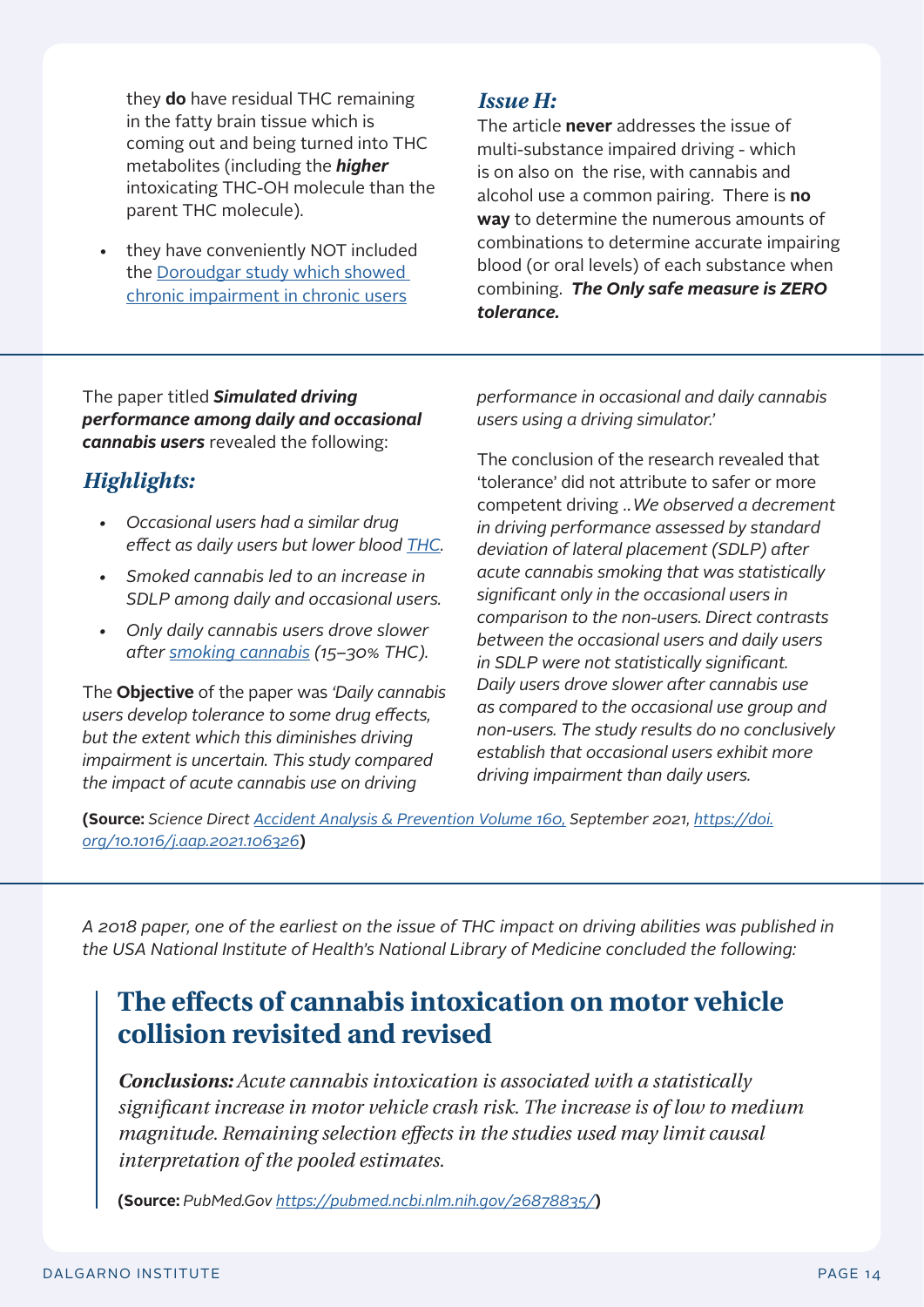A review of this research and conclusions raised some concerns, not least depthintegrity of research. Rogeberg and Elvik attempted to determine the Odds Ratio (OR) of being in a crash after using THC. It did so using a meta-analysis that is akin to a weighted average of research papers published by others. Two of those studies were ones done by Li and by Romano.

Even both Li and Romano used identical FARS data for subjects and identical National Survey data for controls for overlapping time periods, they reached opposite conclusions. Li reported the OR for a fatal crash associated with marijuana to be 1.83 (95% CI 1.39, 2.39). Romano reported the OR to be 0.92 (95% CI 0.6, 1.40), essentially saying that use of marijuana exerted a crash protective effect on the user. Since both researchers used the same data to arrive at different conclusions, Romano published another study, examining why that happened. He concluded that there were biases in the selection of FARS data to be included, more so in his paper than in Li's paper. When he removed those biases from both papers, he ended up with results similar to Li's. You can see his analysis at Romano E, Torres-Saavedra P, Voas RB, Lacey JH. *Marijuana and the Risk of Fatal Car Crashes: What Can We Learn from FARS and NRS Data? [J Primary Prevent \(2017\) 38:315-328.](https://pubmed.ncbi.nlm.nih.gov/28500615/)* 

But perhaps Romano's most important conclusion was"…the FARS database should neither be used to examine trends in drug use nor to obtain precise risk estimates."

The 21 studies used in Rogeberg's meta-

analysis reported Odds Ratios ranging from 0.22 to 13.40. He weighted some as low as 0.46% of the total and others as high as 10.68% of the total. The flawed NHTSA report and three different FARS-based reports received a combined weight of 35.41% in Rogeberg's meta-analysis. Rogeberg included Romano's 0.92 OR in his meta-analysis, rather than the higher one that Romano admitted to later. For the NHTSA report, Rogeberg chose to use the later OR 1.0 result, rather than the first-released OR 1.05. He should have consistently chosen either the first-published result by those authors, or the corrected result, preferably the latter.

Rogeberg and Elvik's study used a biased selection of previously published work that included discredited NHTSA and FARS reports, and weighted those discredited reports more highly than they deserved.

The Colorado Department of Health and Environment has empanelled a group of "experts" to review the literature to answer that question and many others pertaining to THC. They concluded that there is substantial evidence that *["waiting at least 6 hours after](https://mccagueborlack.com/emails/pdfs/marijuana-health-concerns-colorado-2016.pdf)  [smoking less than 18 mg allows driving](https://mccagueborlack.com/emails/pdfs/marijuana-health-concerns-colorado-2016.pdf)  [impairment to resolve or nearly resolve."](https://mccagueborlack.com/emails/pdfs/marijuana-health-concerns-colorado-2016.pdf)*  However, a typical joint has 400 mg of flower. If the THC concentration is a very modest 15%, that provides 60 mg of THC, and if the bioavailability is 30% (due to pyrolysis, sidestream loss, etc) you'll get an 18 mg dose administered. So, they 'resolve' time is at the very least out by some factor for ever the low use cannabis smoker.

## **Conclusion**

Both the limited research and the clear unpredictability of Cannabis intoxication, along with the idiosyncratic nature of THC impact on individual biological units, should be enough to move forward, only with extreme caution.

As this product has very limited evidencebased impact on health issues, but a considerable placebo effect, it's therapeutic outcomes in no way come close to the accompanying risks of driving whilst medicating.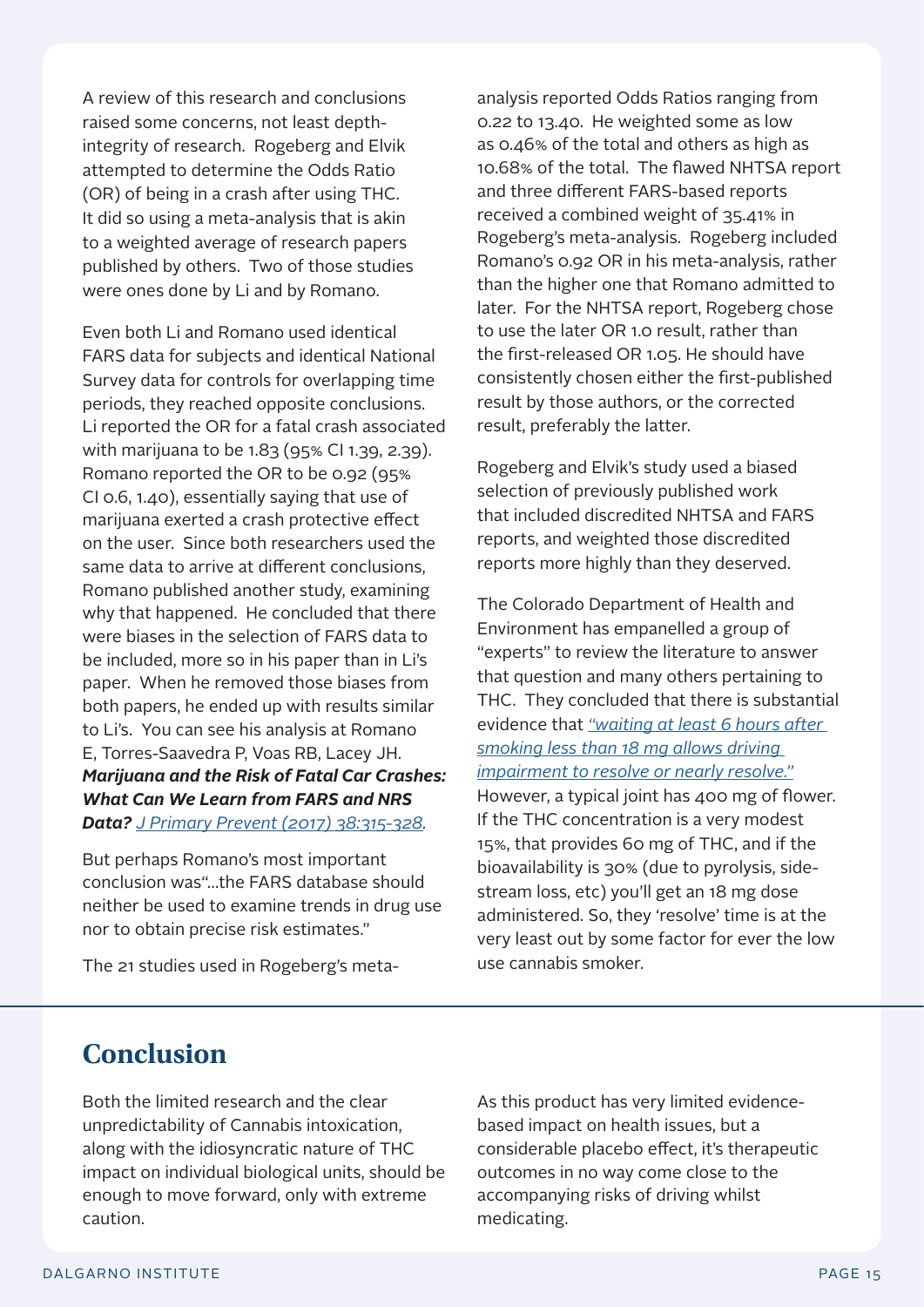Our Nation has worked long and hard to arrest and 'wind in' drink driving and the incredible toll it has taken on our communities. To add any mechanism to legislation that allows or even permits any other version of intoxicated use over a vehicle is at best incredibly unwise – at worst culpable.

The campaign in play at the moment to have

Cannabis is 'medicinal' form excised from the legislation to enable the users of such formulations to consume this psychotropic substance and drive with impunity is illadvised at best. It is our conclusion that enabling people who use cannabis to drive – even as 'medicine' – is not on the best interest of public safety.

Research Team @ Dalgarno Institute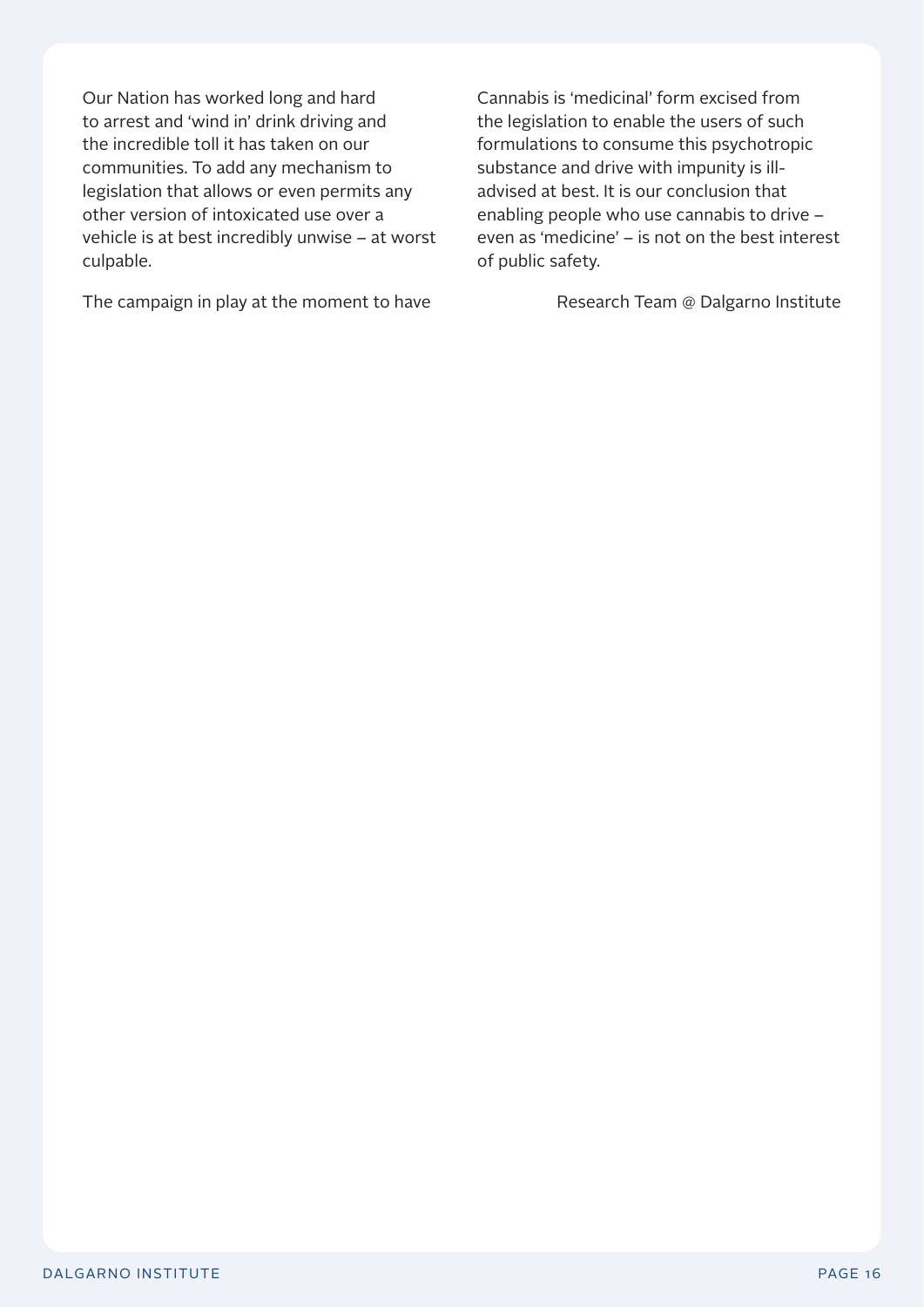## **Appendix**

#### **Cannabis & Driving - [THC, How Much is Too Much?](https://www.youtube.com/watch?v=ToOy2imdYOY&t=8s)**

**High Truths on Drugs and Addiction. [Edward Wood, Founder and President of](https://hightruths.com/podcast/episode-10-edward-wood-marijuana-drugged-driving/)  [DUID Victim Voices. Marijuana drugged driving.](https://hightruths.com/podcast/episode-10-edward-wood-marijuana-drugged-driving/)**

#### **[Alcohol-Marijuana-and-Driving-21-3.pdf \(drugfreekidscanada.org\)](https://www.drugfreekidscanada.org/wp-content/uploads/2021/08/SSD-Alcohol-Marijuana-and-Driving-21-3.pdf)**

#### **[AJGP report](https://www1.racgp.org.au/getattachment/ef4cc327-723b-42c9-b3a4-904f61fcbef6/Medical-cannabis-and-driving.aspx) (The Royal Australian College of General Practitioners 2021):**

The AJGP report relies on a badly flawed and previously referenced above pair of studies from Rogeberg and Elvik that the risk of crash from cannabis-positive drivers is a mere 1.1-1.4. We have some concerns as to why the NHTSA report should be ignored. The Brubacher report had an average time of 101 minutes from the crash before taking a blood sample for testing. Since it has been shown that the peak THC blood concentration can decline an average of 76% within the first 25 minutes after starting to smoke a joint, the Brubacher report is pretty meaningless.

#### **[NIDA report](https://www.drugabuse.gov/publications/research-reports/marijuana/does-marijuana-use-affect-driving)**

NIDA report referenced the following:

- Two large European studies that found drivers with THC in their blood were roughly twice as likely to be culpable for a fatal crash than sober drivers,
- Several meta-analysis showed a significant crash risk double or more, and
- A NHTSA study failed to find a significant crash risk due to cannabis.

You need to understand the following:

Impairment, whether it be from alcohol, THC, or some other drug, is a function of four things:

- $\checkmark$  The dose consumed,
- $\checkmark$  The mode of consumption,
- $\checkmark$  The time since consumption,
- $\checkmark$  Biological variables

When determining the effect of alcohol on crash risk, virtually all studies do so by measuring crash risk as a function of the blood level of alcohol in the driver (or breath level, converted to BAC equivalents). That can be done because there is a very high correlation between BAC and crash risk.

When determining the effect of THC on crash risk, researchers typically study crash risk as a function of a dichotomous independent variable (presence or absence of THC). They do this because there is absolutely no correlation between THC blood levels and the level of impairment.

But in measuring crash risk as a function of the presence or absence of THC, the pool of drivers with THC being present is not homogeneous. Some are very highly impaired (crash risk of 10 times or more) as well as those who are functionally unimpaired (THC remains in the blood, even though their acute impairment has subsided or the dose was too small to create impairment or…).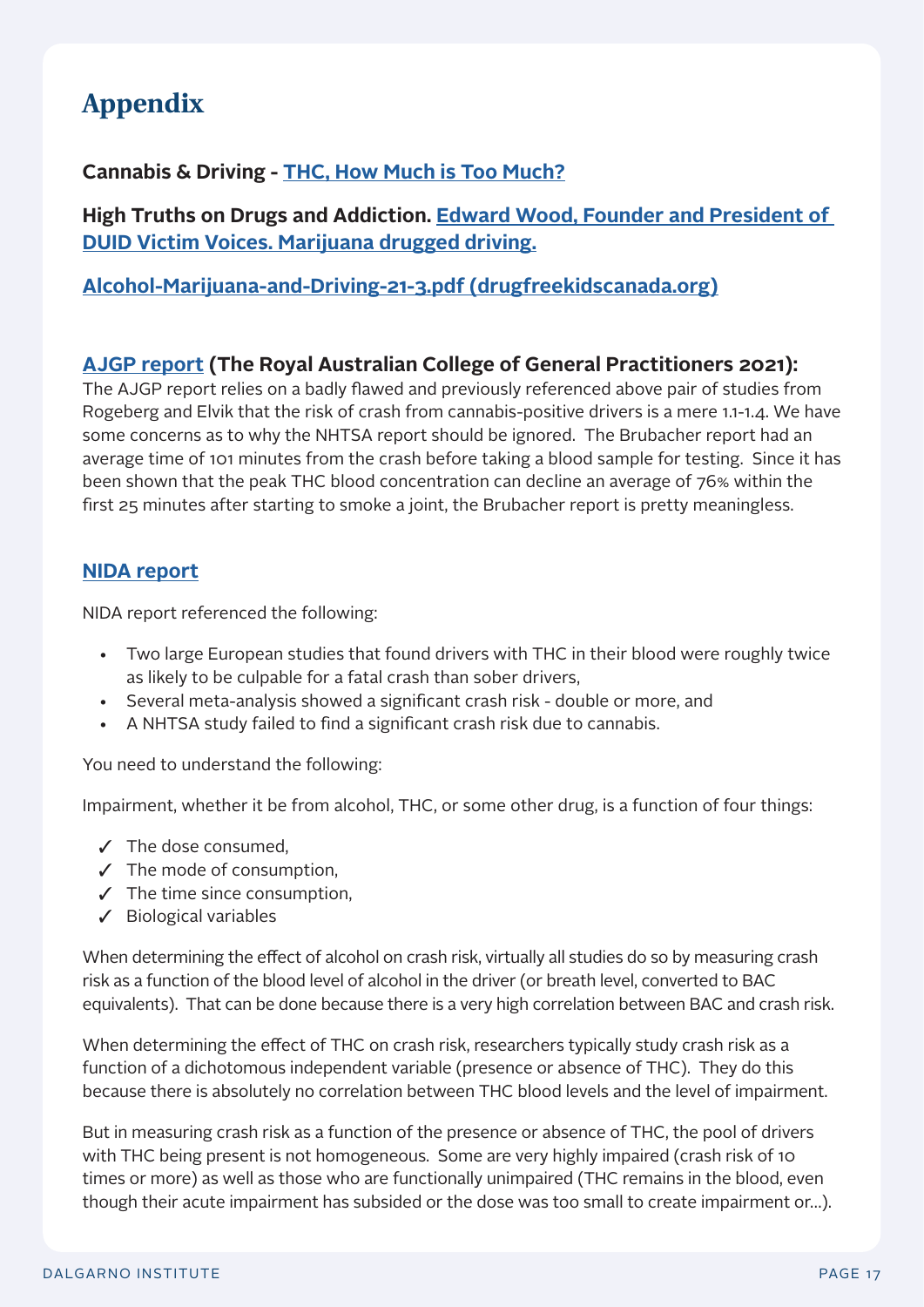Consequently, the results of the European studies and the meta-analyses are of limited value. They aren't to be discarded, but their value is limited. They do NOT conclude that someone impaired by THC is only twice as likely to be culpable.

The pool, for example, could consist of 20 drivers, all positive for THC. 10 were unimpaired, 8 were modestly impaired with an Odds Ratio of 2.0, similar to someone with a BAC of .08 gm/dL, 2 were more seriously impaired with an Odds Ratio of 10.0. On average, the Odds Ratio would be 2.3. But that doesn't represent the crash risk of any of the 20 drivers in the pool.

Data published by Colorado's Office of Research and Statistics, for example, allows us to assess the crash risk of drivers who were convicted of impaired driving when THC was the only intoxicant found in blood. Since they were convicted of DUI, one should expect that they were likely more impaired than someone who simply had THC on board. That pool of drivers had a 7.1% incidence of crash, compared with 24.8% incidence of crash for drivers convicted of impairment by alcohol only. The alcohol-only pool of drivers had a mean and median BAC of .166 and .160 respectively. Drivers with that much alcohol on board typically have a crash risk of 25- 30, depending on which research report you wish to rely upon. Clearly, the THC-impaired drivers who were convicted of impaired driving had a far higher risk than 2.0. These data are still being reviewed for publication.

I've appended that ORS report as well.

The last study by NHTSA is problematic. It is commonly referenced by the pot lobby to claim the study found there was no correlation between THC use and crash risk. That's incorrect. In fact, the study failed to find a statistically significant relationship between crash risk and the use of any drug (including methamphetamine, heroin, etc.) except for alcohol. But an absence of evidence is not evidence of absence. It's like when you can't find your car keys, it's not because the keys no longer exist. You just didn't look where they do exist.

In the NHTSA case, the results are because the study was never designed to detect any such correlation in the first place. There were four major flaws in the study, including reliance on volunteers only. It's not clear why someone who knew they were impaired would volunteer for the study, but we know that some did, since they did find a correlation with crash risk and alcohol.

So the NHTSA study should simply be ignored. It was a waste of \$6 million in taxpayers' money. Even worse, it muddies the waters about drug impairment.

#### **University of Sydney Arkell study**

The U of Sydney press release of Arkell's study was a bit misleading. The study consisted of 14 subjects with a history of light cannabis use. The intent of the study was to determine if a 50:50 mix of THC:CBD had a less impairing effect than THC alone. Some have speculated that CBD would reduce the impairing effects of THC since it does lower some of the effects of THC. It didn't reduce impairment. The study used a very low vaporized dose of THC – 125 mg of 11% THC concentration. Typical doses are 300-500 mg with a minimum of 15% THC concentration flower. So, any conclusions about impairment lasting  $4$  hours should be limited to the conditions studied.